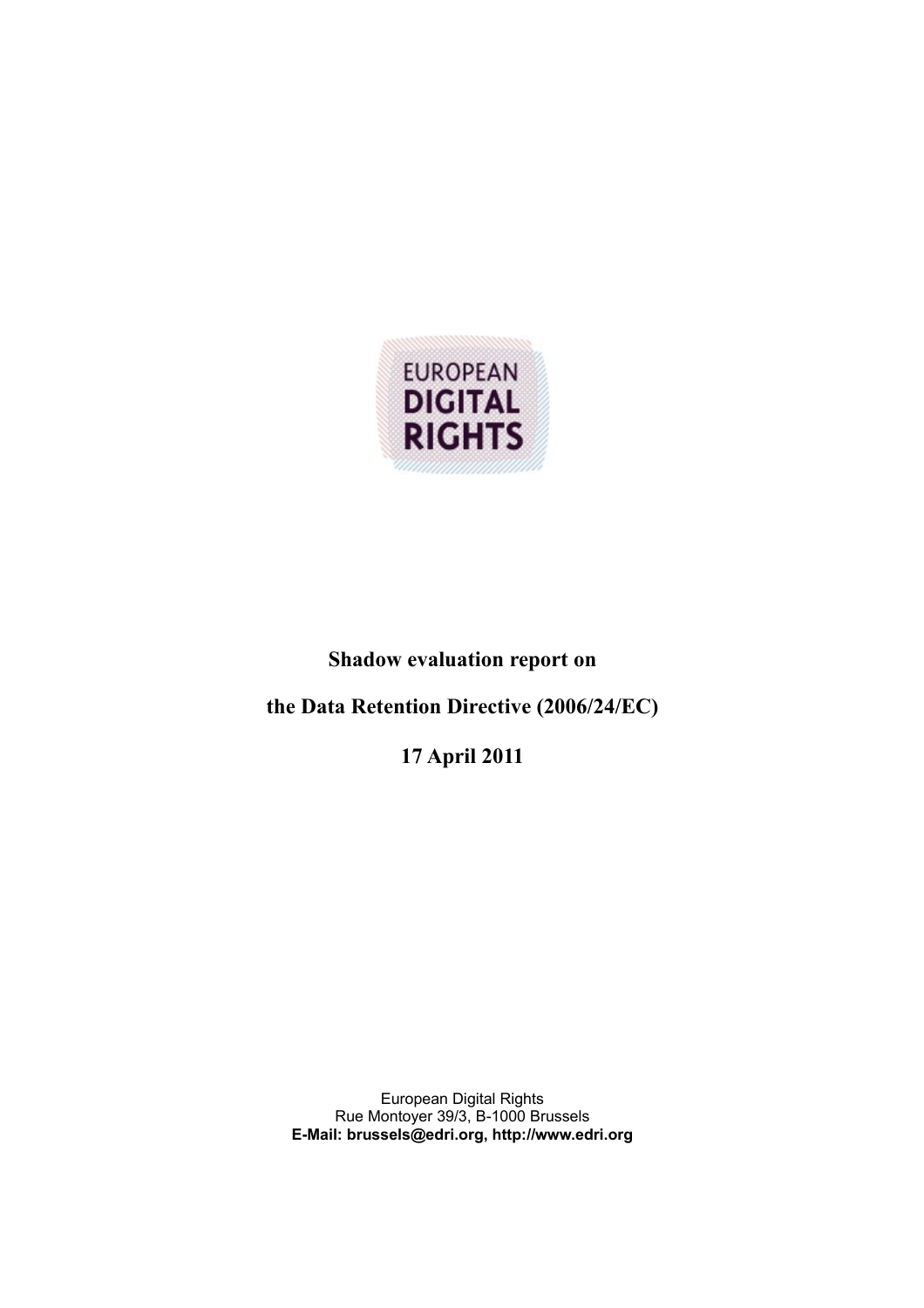#### **1. Introduction**

The EU Data Retention Directive (2006/24/EC) requires telecommunications companies to store data about all of their customers' communications. Although ostensibly introduced to reduce barriers to the single market, the Directive was proposed as a measure aimed at facilitating criminal investigations. The Directive creates a process for recording details of who communicated with whom via various electronic communications systems. In the case of mobile phone calls and SMS messages, the physical location of the users is also recorded. The traceability of internet usage is also facilitated.

Over the past five years, the Data Retention Directive has proved to be an unnecessary and unprecedented violation of the fundamental rights of 500 million Europeans. According to the European Data Protection Supervisor, the Directive constitutes "the most privacy invasive instrument ever adopted by the  $EU$ <sup>[1](#page-1-0)</sup>. It is also possibly the most controversial European surveillance instrument and has sparked protest throughout Europe.<sup>[2](#page-1-1)</sup> After the Data Retention Directive came in effect in early 2006, several Constitutional Courts have either rejected the principle of blanket and indiscriminate telecommunications data retention out of hand or have firmly rejected national implementation laws.

Instead of harmonising the EU internal market, the Data Retention Directive has created a patchwork<sup>[3](#page-1-2)</sup> of national blanket retention legislation, significantly larger than what would have existed without the Directive. Many Member States fail to fully respect the data security obligations of the Directive, while statistics provided by the Member States are unreliable and patchy. While the burden of proof concerning the necessity of this measure lies with the Commission, sound analysis of independent statistics point to the fact that the Data Retention Directive is superfluous to the investigation and prosecution of serious crime while creating data security problems and undermining fundamental rights.

The Commission is now publishing a report evaluating the Data Retention Directive and has announced its intention to propose a revision of the Directive later this year. The European Data Protection Supervisor has called the evaluation process "the moment of truth" for this "notorious" directive.<sup>[4](#page-1-3)</sup> European Digital Rights welcomes the legislator's intention to have this controversial Directive and its impact evaluated, but the Commission's evaluation methods have turned out to be fundamentally flawed. Rather than procuring an independent assessment that satisfies scientific standards, the Commission has produced a political document.

Consequently, European Digital Rights has decided to publish this shadow evaluation report to be read alongside with the official report, focusing on the issues that are directly or indirectly relevant to the fundamental rights and freedoms of all EU citizens.

#### **2. Background to the evaluation**

<span id="page-1-0"></span><sup>1</sup>  [http://www.edps.europa.eu/EDPSWEB/webdav/site/mySite/shared/Documents/EDPS/Publications/Speeches/2010/1](http://www.edps.europa.eu/EDPSWEB/webdav/site/mySite/shared/Documents/EDPS/Publications/Speeches/2010/10-12-03_Data_retention_speech_PH_EN.pdf) 0-12-03 Data retention speech PH\_EN.pdf.

<span id="page-1-1"></span><sup>&</sup>lt;sup>2</sup> Civil society calls for an end to blanket data retention, 106 organisations from all over Europe, 22 June 2010. [http://www.vorratsdatenspeicherung.de/content/view/363/158/lang,en/.](http://www.vorratsdatenspeicherung.de/content/view/363/158/lang,en/)

<span id="page-1-2"></span><sup>&</sup>lt;sup>3</sup> See "Responses to 2009 EU consultation on data retention": [http://wiki.vorratsdatenspeicherung.de/Resources#Responses\\_to\\_2009\\_EU\\_consultation\\_on\\_data\\_retention](http://wiki.vorratsdatenspeicherung.de/Resources#Responses_to_2009_EU_consultation_on_data_retention)

<span id="page-1-3"></span><sup>4</sup>  [http://www.edps.europa.eu/EDPSWEB/webdav/site/mySite/shared/Documents/EDPS/Publications/Speeches/2010/1](http://www.edps.europa.eu/EDPSWEB/webdav/site/mySite/shared/Documents/EDPS/Publications/Speeches/2010/10-12-03_Data_retention_speech_PH_EN.pdf) 0-12-03 Data retention speech PH\_EN.pdf.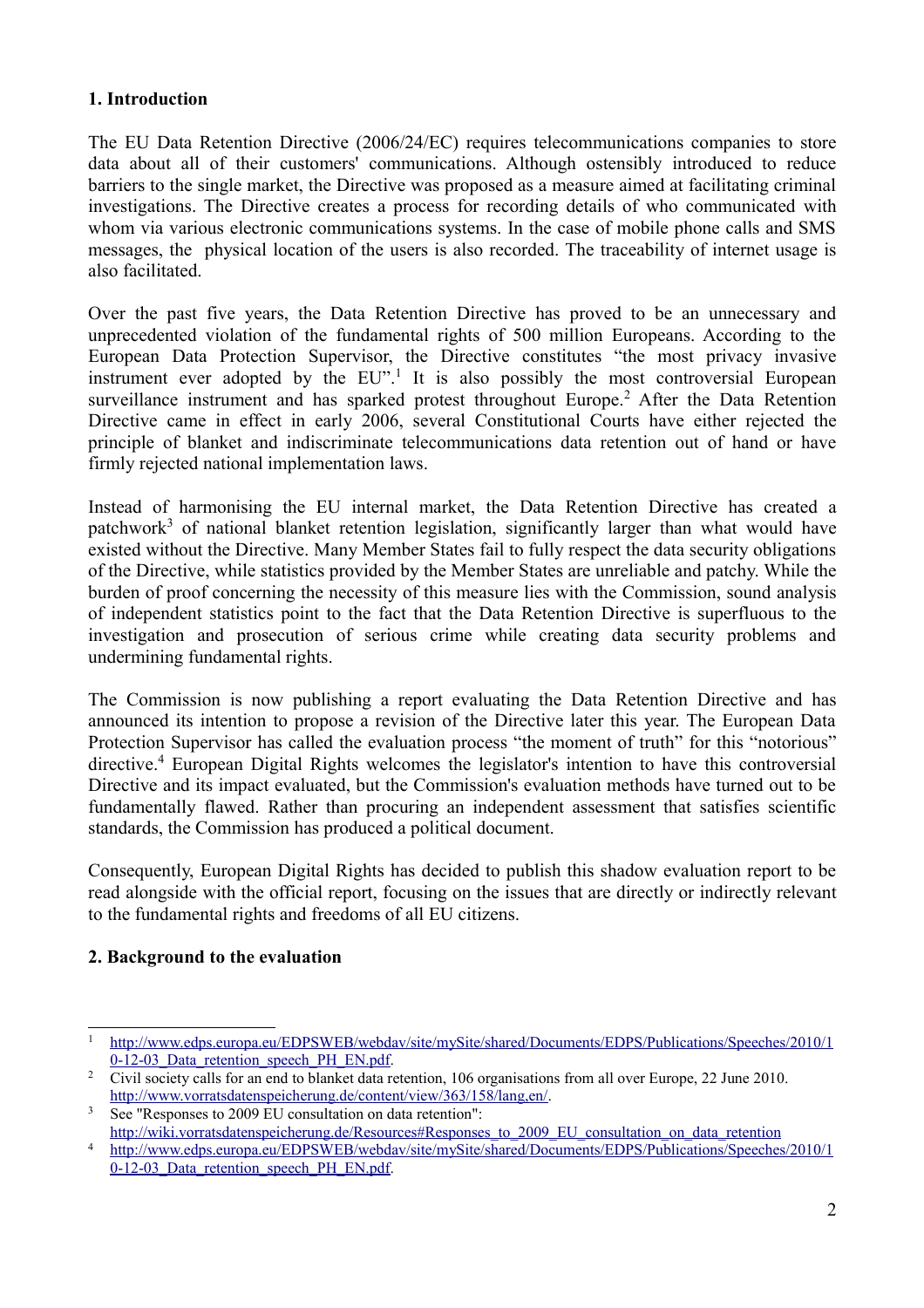Article 14 of the Directive obliges the European Commission (EC) to submit a report on the evaluation of the Directive and its impact on economic operators and consumers. The evaluation report should have been completed 'no later than 15 September 2010' (Article 14). The main reason for the seven months of delay is that some crucial mistakes were made at the beginning of the evaluation process. Firstly, the Commission failed to recognise that, under the EU Charter on Fundamental Rights, the Directive is legal only if it is both "necessary and genuinely meet(s) objectives of general interest." The Commission's second mistake was to have decided on the outcome before even having started its research, limiting its scope by only asking questions about the assumed value of data retention to national governments. The Commission then limited itself further by not seeking any information from those Member States that have not implemented the Directive. This has prevented the Commission from being able to assess the necessity of mandatory data retention throughout the EU.

As a result, when the Commission asked national governments for information in the second quarter of 2010, the replies were of little use. Commissioner Malmström subsequently made a personal plea to Member States during the July 15 Justice and Home Affairs Council, followed by a letter to Member States. The letter betrays the Commission's disregard for the EU Charter of Fundamental Rights (which each Commissioner has sworn a legally binding oath to support) by revealing that the Commission was not seeking to assess the "necessity" of blanket communications data retention. The Commission wrote: "without this information it will be difficult for the Commission to adequately demonstrate that the Directive is *useful*". [5](#page-2-0) The Commission further lowered the standard of evidence it was requesting by asking for examples of cases where data retained under the Directive "played a determining role", rather than asking for examples of cases which relied on data that would not have been available in the absence of blanket communications data retention.

Having created this untenable situation, the Commission managed to dig itself even deeper during its "Taking on the Data Retention Directive" conference in December 2010.<sup>[6](#page-2-1)</sup> For reasons that are far from obvious, Commissioner Malmström made a speech announcing that "data retention is here to stay", despite the fact that inadequate information had been received from the Member States (who mostly ignored her personal plea at the July Council meeting) and despite the fact that her services were still months from being able to provide a usable summary of the paltry information that had been provided by the Member States.

# **3. Data Retention in the European Union**

#### **3.1. Data retention for criminal justice and law enforcement purposes**

Telecommunications data are processed by service and network providers for technical, billing and, where adequate permission from consumers is provided, marketing and other value-added service purposes. Under the E-privacy Directive (2002/58/EC, as amended by Directive 2006/24/EC), unauthorised interception of these data is prohibited and providers shall delete or depersonalise the data as soon as possible (Article 6).

The Data Retention Directive constitutes a radical shift from the E-privacy Directive. It obliges telecommunications companies to store traffic and location data of all their customers' communications, "in order to ensure that the data are available for the purpose of the investigation,

<span id="page-2-0"></span><sup>5</sup> COM HOME A3/JV/cn D (2010) 11574, 27 July 2010, [https://www.bof.nl/live/wp-content/uploads/Letter-to-MS](https://www.bof.nl/live/wp-content/uploads/Letter-to-MS-supp-info-on-DRD.pdf)[supp-info-on-DRD.pdf.](https://www.bof.nl/live/wp-content/uploads/Letter-to-MS-supp-info-on-DRD.pdf)

<span id="page-2-1"></span><sup>6</sup> The report of the conference by the European Commission can be found here: [https://www.bof.nl/live/wp](https://www.bof.nl/live/wp-content/uploads/295871-Report-conference-DRD-3-December-2010-1.pdf)[content/uploads/295871-Report-conference-DRD-3-December-2010-1.pdf.](https://www.bof.nl/live/wp-content/uploads/295871-Report-conference-DRD-3-December-2010-1.pdf) The report of European Digital Rights can be found here: [http://edri.org/edrigram/number8.24/evaluation-data-retention-directive.](http://edri.org/edrigram/number8.24/evaluation-data-retention-directive)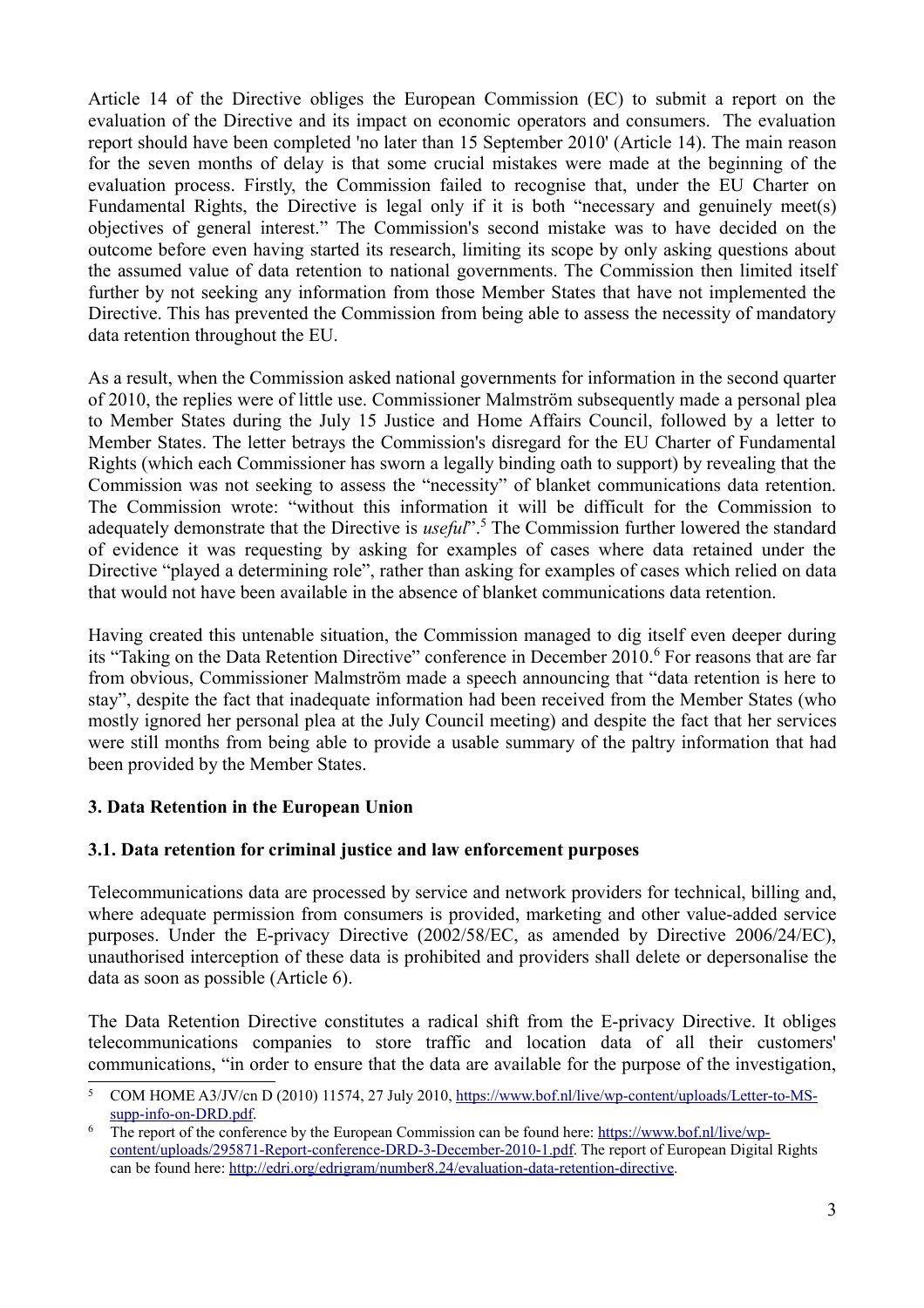detection and prosecution of serious crime" (Article 1 of the Directive). The companies themselves are not permitted to use the retained data and are required to destroy the data at the end of the retention period (Article 8 of the Directive).

Over the past few months, there has been much discussion on the relationship of the Data Retention Directive and Article 15.1 of the E-Privacy Directive. During the negotiations of Article 15.1 of the E-Privacy Directive, the Commission made it clear that this article merely acknowledges the existing legal framework concerning the processing of communications data for law enforcement and other purposes. The Commission pointed out that the E-Privacy Directive could not approve or limit any specific measure, because a single market instrument could not place limits on a third pillar (i.e. law enforcement) policy area.

Article 15.1 of the E-Privacy Directive therefore does not in itself authorise any law enforcement activity by Member States. In the exact words of the Commission: "As the Commission explained in its position on the common position, the present Directive based on Article 95 of the Treaty cannot include substantive provisions on law enforcement measures. It should neither prohibit nor approve any particular measure Member States may deem necessary." Drawing from this analysis, the Commission should not now assign any other meaning to Article 15.1 of the E-Privacy Directive.<sup>[7](#page-3-0)</sup> This analysis is repeatedly contradicted by the Commission's evaluation report, which seeks now, for political reasons, to give the text a new and unjustified meaning.

While the concept of blanket data retention appeals to law enforcement agencies, it has never been shown that the indiscriminate retention of traffic and location data of over 500 million Europeans was necessary, proportionate or even effective. The Commission has never, neither before nor in the years since the Directive came into force , commissioned independent research into whether such data retention without cause is "necessary in a democratic society", which is the minimum standard for a measure to be legal under the EU Charter of Fundamental Rights and the European Convention on Human Rights.

Unfortunately, this lack of evidence has not prevented the Commission from trying to justify blanket and indiscriminate telecommunications data retention by claiming it necessary for prosecuting serious crime. In paragraph 5.3 of this report below we will show that blanket and indiscriminate data retention is neither necessary nor effective, and we will explain the flaws in the Commission's reasoning in detail.

# **3.2. The aim and legal basis of the Data Retention Directive**

The Data Retention Directive is based on article 114 (1) of the Treaty on the Functioning of the European Union, which allows the EU to approximate national laws "with the aim of establishing or ensuring the functioning of the internal market". The EU argues that differing national data retention requirements "may involve substantial investment and operating costs" for service providers,<sup>[8](#page-3-1)</sup> "may constitute obstacles to the free movement of electronic communications services" and "give rise to distortions in competition between undertakings operating on the electronic communications market."[9](#page-3-2)

<span id="page-3-0"></span><sup>7</sup> COM/2002/0338 def, 17 june 2002, p. 3, under "Amendment 47 - Recital 11 ; Amendment 46 - Article 15, paragraph 1", [http://eur-lex.europa.eu/LexUriServ/LexUriServ.do?uri=CELEX:52002PC0338:EN:HTML.](http://eur-lex.europa.eu/LexUriServ/LexUriServ.do?uri=CELEX:52002PC0338:EN:HTML)

<span id="page-3-1"></span>EU Court of Justice (ECJ), case  $C-301/06$ ,  $§ 68$ .

<span id="page-3-2"></span><sup>&</sup>lt;sup>9</sup> Opinion by the Advocate General in case C-301/06,  $§ 85$ .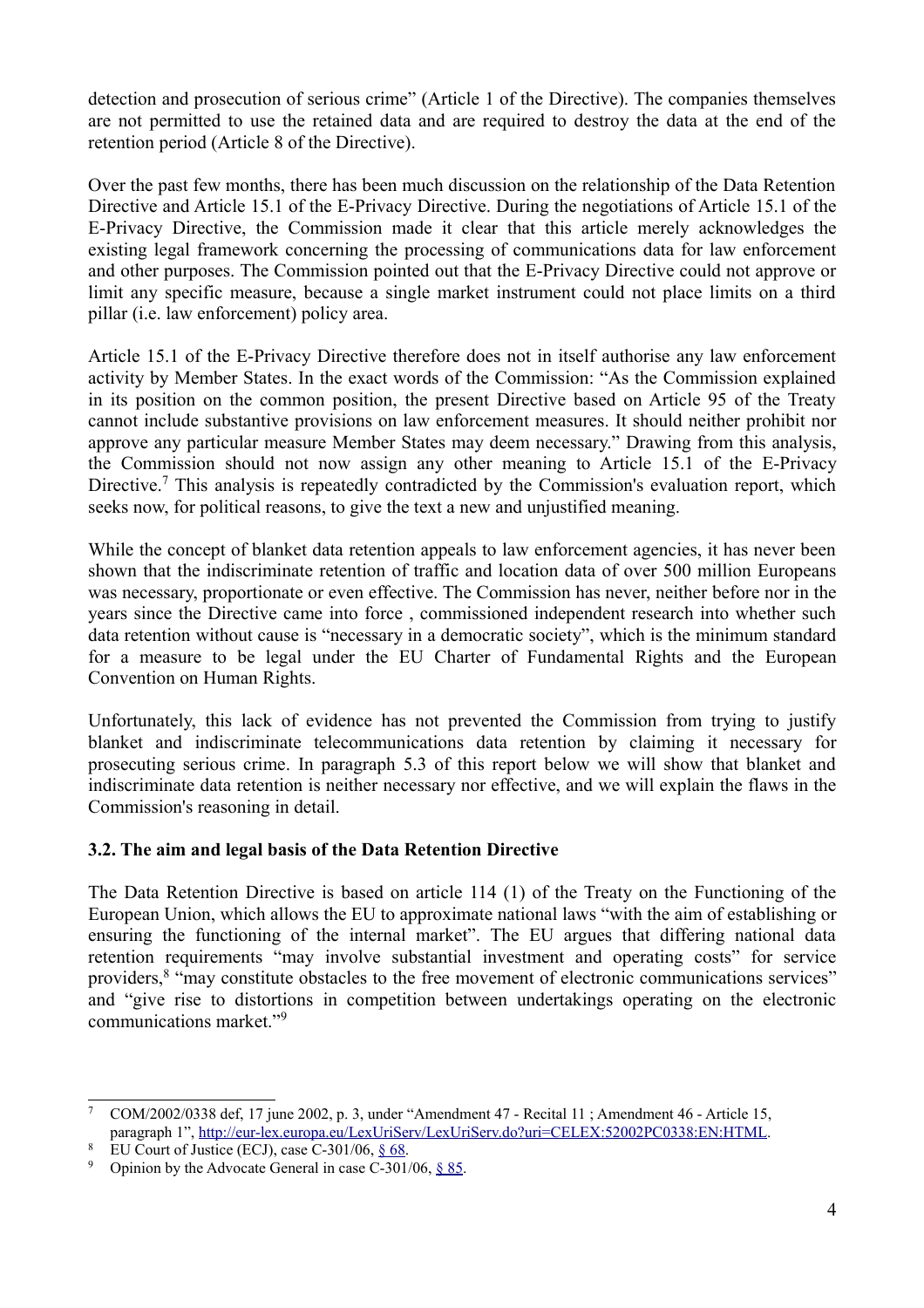In truth, the Directive has proven to counter-productive in these respects, creating a far more disjointed situation than had previously existed. When the Data Retention Directive was adopted in 2005/2006, only 5 of the then 25 Member States required communications service providers to retain certain types of communications data on all consumers without suspicion, typically requiring the retention of fewer data for shorter periods of time than the Directive does. Another 5 Member States had legislation in place that would have allowed them to impose data retention requirements in the future.<sup>[10](#page-4-0)</sup> 15 of the then 25 Member States had not enacted any data retention legislation.<sup>[11](#page-4-1)</sup>

Today, the Directive being in force, 22 of 27 Member States are requiring service providers to retain communications data without specific cause,<sup>[12](#page-4-2)</sup> with national obligations varying widely as to:

- 1. the categories of service providers affected (the Directive imposes minimum requirements only): $13$
- 2. the types of communications data to be retained (the Directive imposes minimum requirements only):
- 3. the retention period for each type of data (the Directive imposes a period of 6-24 months for certain types of data and certain purposes);
- 4. the data security requirements (not harmonised by the Directive);
- 5. the purposes for which retained data can be used (the Directive imposes minimum requirements only);
- 6. the conditions and procedure for access to and use of the data (not harmonised by the Directive):
- 7. the reimbursement of costs (not harmonised by the Directive).

It is apparent from these facts that by requiring all Member States to enact blanket retention legislation, the Directive has led to much higher "investment and operating costs" for service providers in the EU and has resulted in a far larger patchwork of national blanket retention legislation than would have existed without the Directive. The Directive itself therefore constitutes an "obstacle to the free movement of electronic communications services" and "gives rise to distortions in competition between undertakings operating on the electronic communications market".

From an internal market perspective, several options exist to really remove "obstacles to the internal market for electronic communications" without imposing the concept of blanket and indiscriminate telecommunications data retention on all Member States and citizens:

- 1. The EU could prohibit national legislation mandating blanket data retention without cause in favour of a system of expedited preservation and targeted collection of traffic data as agreed in the Council of Europe's Convention on Cybercrime, an instrument which is otherwise strongly supported by the European Commission.
- 2. The EU could require Member States with national retention legislation in place to fully compensate the providers affected.
- 3. The EU could amend the Directive so as to impose limits on (optional) national retention legislation only, rather than impose the concept of blanket communications data on all

<span id="page-4-0"></span><sup>&</sup>lt;sup>10</sup> Legislation with a view to imposing data retention obligations had been enacted in Belgium, France, Italy, Ireland, Latvia, Lithuania, the Netherlands, Poland, Spain and the Czech Republic.

<span id="page-4-1"></span><sup>&</sup>lt;sup>11</sup> Commission, <u>SEC(2005)1131</u>.

<span id="page-4-2"></span> $12$  Legislation transposing the directive is not in effect in Austria, the Czech Republic, Germany, Greece, Romania and Sweden. Based on recent Constitutional Court decisions, blanket retention is likely to be discontinued in other Member States where it is challenged in Constitutional Courts.

<span id="page-4-3"></span><sup>&</sup>lt;sup>13</sup> For example, the UK does not require small operators to retain data, arguing that "the costs outweigh the benefits".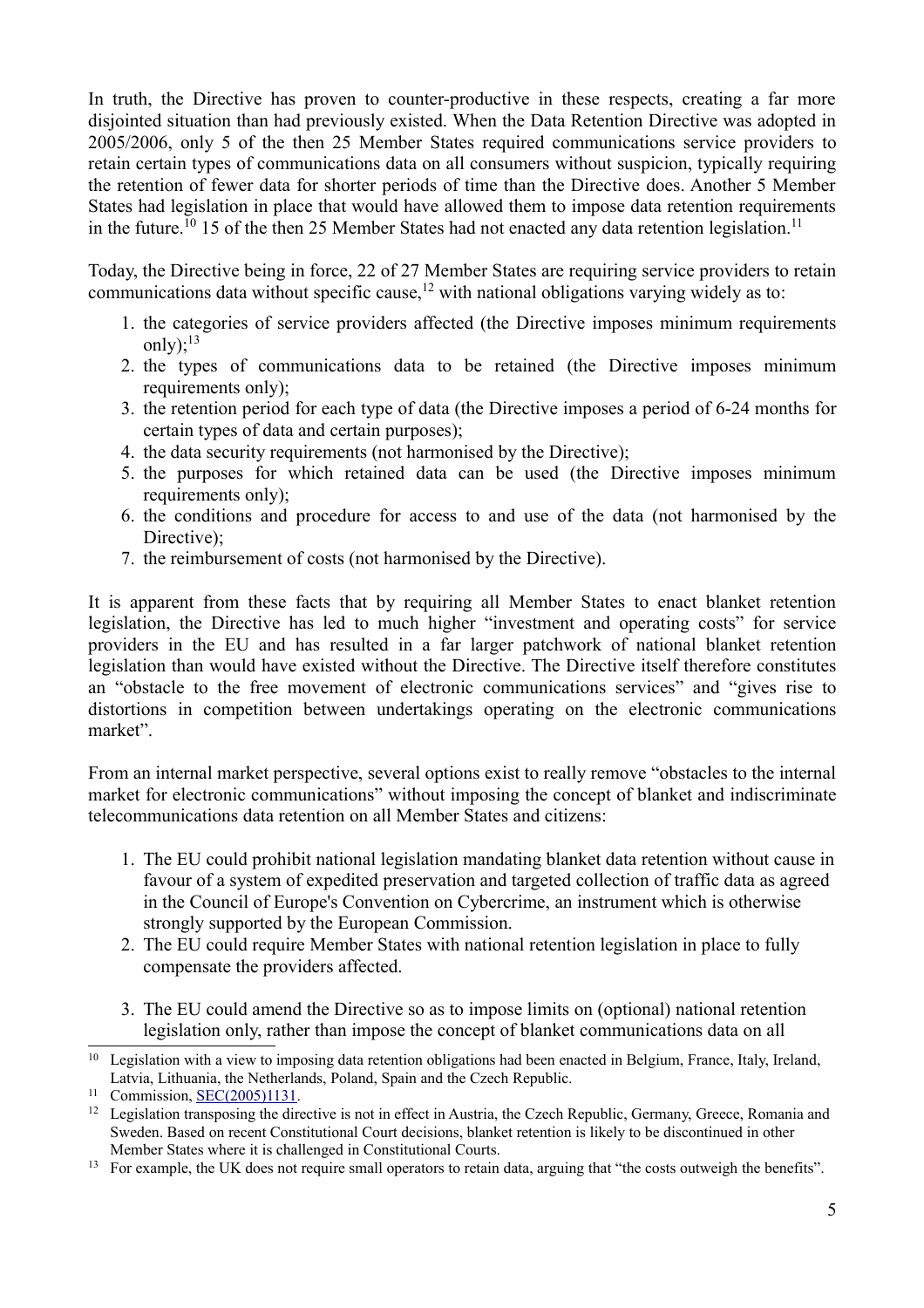Member States, and still create a more harmonised market than exists at present. For example, a blanket retention period of 0 to 3 months would create a far more harmonised situation than imposing a retention period of 6-24 months.

When proposing the Data Retention Directive, the Commission itself considered compulsory compensation to be the key element to prevent market distortions: "The cost reimbursement principle will allow creating a level playing field for the electronic communication providers in the internal market."[14](#page-5-0) When the Directive was adopted, however, the one element that would have contributed to creating a more level playing field – compulsory cost reimbursement – had been removed from the Directive. For many Member States, data retention is apparently "necessary in a democratic society" but not worth paying for.

Interestingly, the Commission is now citing a study according to which the retention costs of an ISP with half a million subscribers is around 0.75 Euro per subscriber in the first year and 0.24 Euro in subsequent years, with data retrieval costs of about 0.70 Euro per subscriber and year. If blanket retention requirements have "no significant impact" on competition or investment, this removes the legal justification for the EU to harmonise such national legislation. The European Court of Justice has repeatedly held that the EU may rely on article 114 TFEU with a view to "eliminating *appreciable* distortions of competition" only.<sup>[15](#page-5-1)</sup> If national data retention requirements result in costs of no more than 1 or 2 Euros per customer and year, differences cannot seriously be claimed to appreciably distort cross-border competition.

#### **3.3. Data preservation**

Rather than collecting information on every electronic communication made by every citizen ("data retention"), a system of expedited preservation and targeted collection of traffic data that assists in a specific investigation ("data preservation") has been agreed internationally in the Council of Europe's 2001 Convention on Cybercrime (described recently by Commissioner Malmström as "an impressively up-to-date instrument"<sup>[16](#page-5-2)</sup>). This approach of targeting suspects of crime instead of putting the entire population under surveillance has been adopted by 30 states world-wide.

Recently Canada has announced plans to create a preservation order that would require a telecommunication service providers to safeguard and not delete its data related to a specific communication or a subscriber when police believe the data will assist in a criminal investigation. A preservation order is a "quick-freeze" temporary order, and is only in effect for as long as it takes law enforcement to return with a search warrant or production order to obtain the data. Canada stresses:

"This is not data retention. Contrary to what is the case in some countries, the amendments would not require custodians of data to collect and store data for a prescribed period of time for all subscribers, regardless of whether or not they are subject to an investigation. A preservation order would be restricted to the data that would assist in a specific investigation." [17](#page-5-3)

In the EU, Austria, Belgium (regarding Internet data), the Czech Republic, Germany, Romania and Sweden are currently successfully investigating and prosecuting crime by way of data preservation orders and other targeted investigation techniques.

<span id="page-5-0"></span><sup>14</sup>  [SEK\(2005\)438.](http://eur-lex.europa.eu/LexUriServ/LexUriServ.do?uri=COM:2005:0438:FIN:EN:PDF)

<span id="page-5-1"></span><sup>15</sup> ECJ, C-376/98, [§ 106;](http://curia.europa.eu/jurisp/cgi-bin/gettext.pl?lang=en&num=79998994C19980376&doc=T&ouvert=T&seance=ARRET) C-58/08, [§ 32.](http://curia.europa.eu/jurisp/cgi-bin/gettext.pl?lang=en&num=79899391C19080058&doc=T&ouvert=T&seance=ARRET)

<span id="page-5-2"></span><sup>16</sup> See http://europa.eu/rapid/pressReleasesAction.do?

<span id="page-5-3"></span>reference=SPEECH/11/260&format=HTML&aged=0&language=EN&guiLanguage=en <sup>17</sup> [http://www.justice.gc.ca/eng/news-nouv/nr-cp/2010/doc\\_32567.html.](http://www.justice.gc.ca/eng/news-nouv/nr-cp/2010/doc_32567.html)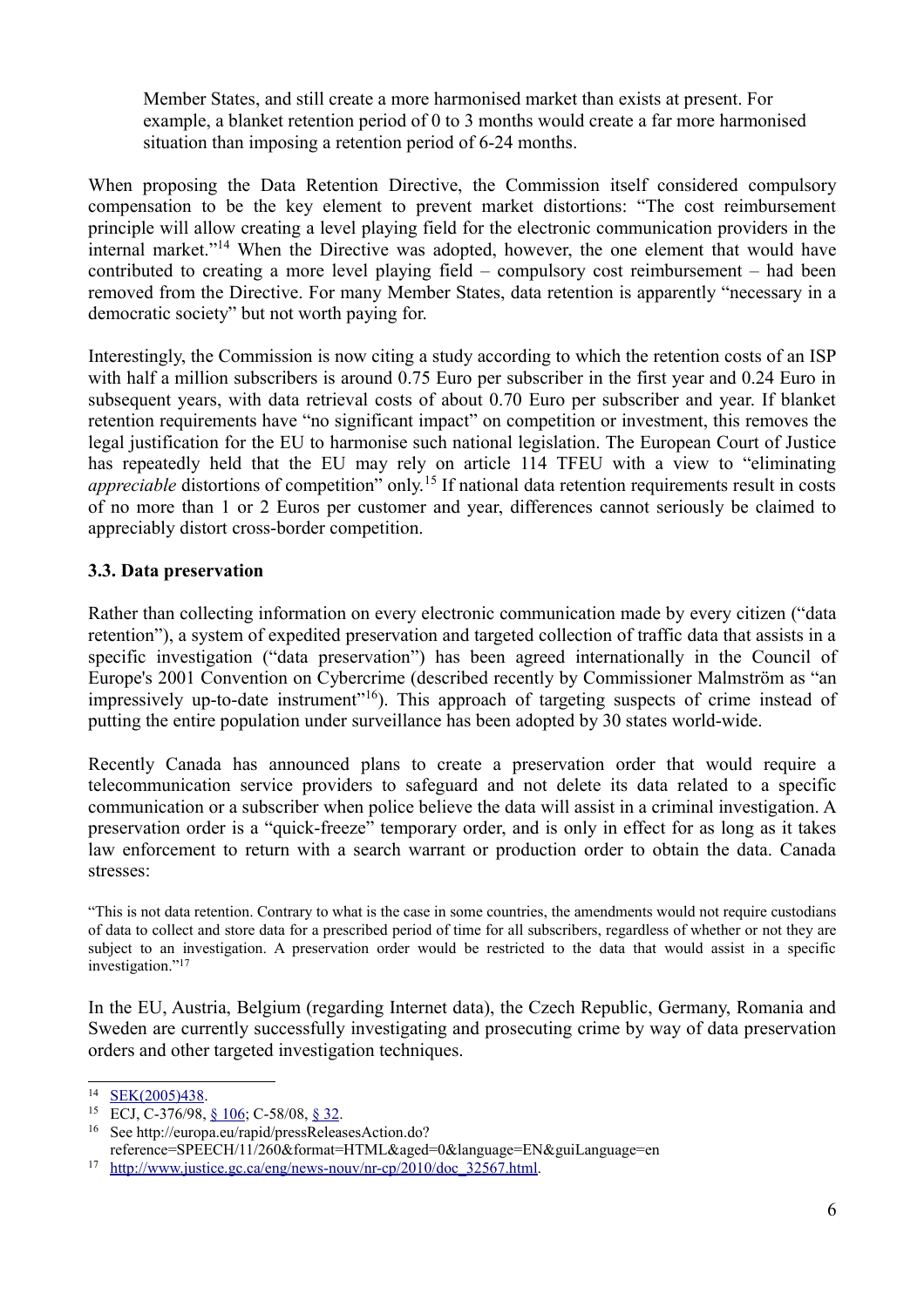Although much less information on confidential communications is recorded under a data preservation scheme, availability is not the same as necessity. The Commission's evaluation report does not demonstrate that any benefits communications data may have for prosecuting crime depend specifically on blanket retention schemes and cannot likewise be achieved under targeted data preservation schemes.

A meaningful assessment of any net effectiveness of blanket retention schemes needs to look at whether, in a given country, serious crime as a whole is prosecuted more effectively under a blanket retention scheme than under a targeted investigation scheme. In a recent study, the Scientific Services of the German Parliament have found no practical effects of data retention on crime clearance rates in EU Member States. After analysing crime clearance rates throughout the EU, the report comes to the following conclusion:

"In most states crime clearance rates have not changed significantly between 2005 and 2010. Only in Latvia did the crime clearance rate rise significantly in 2007. This is related to a new Criminal Procedure Law though and is not reported to be connected to the transposition of the EU Data Retention Directive."[18](#page-6-0)

It follows that, in practice, taking all relevant factors into account, crime is investigated and prosecuted just as effectively with targeted investigation techniques that do not rely on blanket retention are used. Blanket and indiscriminate telecommunications data retention has no additional statistically significant impact on the investigation of crime.

#### **4. Transposition of the Data Retention Directive**

# **4.1. Purpose of data retention (Article 1)**

The Directive does not regulate the purposes for which retained data can be used. This is because the EU is not competent to legislate on the access by government authorities to communications data held within their own territory for law enforcement purposes. The EU Court of Justice has ruled that the Directive is based on the correct legal basis as it "harmonises neither the issue of access to data by the competent national law-enforcement authorities nor that relating to the use [...] of those data [by] those authorities".[19](#page-6-1) It follows that the EU is not competent under Article 114 TFEU to legislate on the purposes for which national law enforcement agencies can access retained communications data. Nor is the EU competence for police co-operation, judicial co-operation or the approximation of criminal law concerned where a government authority accesses data held within its own territory.<sup>[20](#page-6-2)</sup> Finally the EU is not competent to regulate such access under Article 16 TFEU as the access by government authorities to communications data held within their own territory for law enforcement purposes does not fall within the scope of Union law.

# **4.2. Operators required to comply with data retention (Article 1)**

Finland and the UK exempt small operators from obligations to retain data. This adds another item to the list of options available to perpetrators to avoid the retention of data relating to them.

#### **4.3. Access to data: authorities and procedures and conditions (Article 4)**

<span id="page-6-0"></span><sup>&</sup>lt;sup>18</sup> Scientific Services of the German Parliament, Report WD  $7 - 3000 - 036/11$ , [http://www.vorratsdatenspeicherung.de/images/Sachstand\\_036-11.docx.](http://www.vorratsdatenspeicherung.de/images/Sachstand_036-11.docx)

<span id="page-6-1"></span> $19$  ECJ, C-301/06, [§ 83.](http://curia.europa.eu/jurisp/cgi-bin/gettext.pl?where=&lang=en&num=79909789C19060301&doc=T&ouvert=T&seance=ARRET)

<span id="page-6-2"></span><sup>20</sup> Advocate General, C-301/06, [§§ 99 and 100.](http://curia.europa.eu/jurisp/cgi-bin/gettext.pl?lang=en&num=79918985C19060301&doc=T&ouvert=T&seance=CONCL)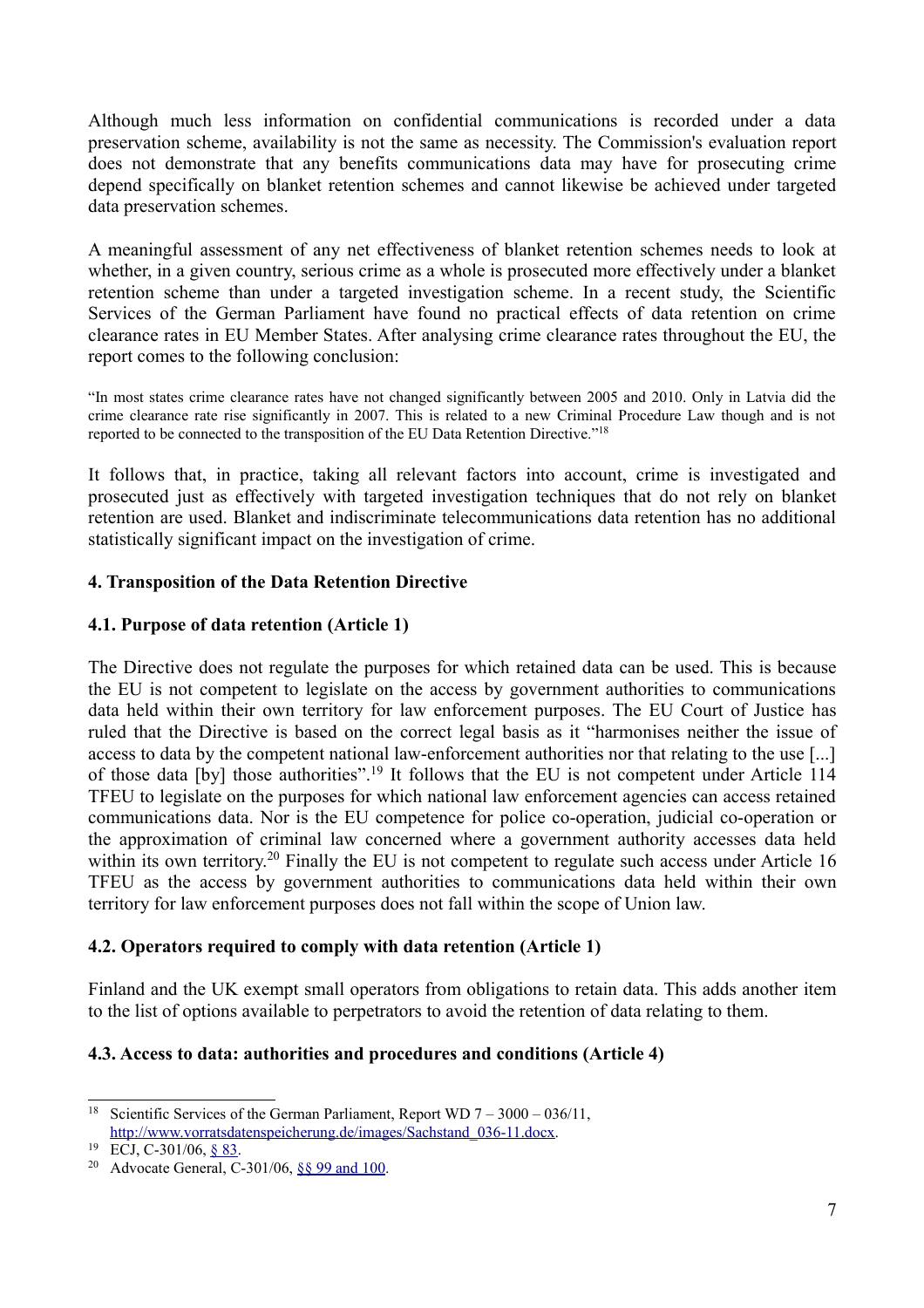Apart from law enforcement agencies accessing communications data, we can see individuals and businesses demanding and often getting access to the confidential communications data retained under the Data Retention Directive. In Sweden, a case has been referred to the European Court of Justice after Bonnier Audio, a copyright holder, requested an Internet Service Provider to disclose retained telecommunications data.<sup>[21](#page-7-0)</sup> The copyright industry also participated in the procedure before the German Constitutional Court.[22](#page-7-1) Function creep, the use of communications data for other purposes than those defined in the Directive, is thus increasingly becoming a reality. Experience has shown that the only way to effectively prevent function creep is to prevent the collection of personal information in the first place.

#### **4.4. Scope of data retention and categories of data covered (Articles 1(2), 3(2) and 5)**

Anonymisation services do not come under the Directive as they do not provide Internet access. In view of the current introduction of IPv6 technology, this is becoming ever more important. Requiring such services to retain data would be without significant value for law enforcement as non-European VPN services could still easily be used to avoid detection.

# **4.5. Periods of retention (Article 6 and Article 12)**

The patchwork of retention periods demonstrates the failure to harmonise national data retention schemes. Some countries retain data for four times longer than others. The German Constitutional Court has held that a retention period of six months is at the upper limit of what could be considered legal, while the Romanian Constitutional Court has ruled the principle of blanket and indiscriminate communications data retention illegal no matter how long the information is kept.

# **4.6. Data protection and data security and supervisory authorities (Articles 7 and 9)**

The Article 29 Data Protection Working Party has stressed that risks of breaches of confidentiality are inherent in the storage of any traffic data. Only erased data is safe data. That is why the ePrivacy Directive 2002/58/EC established the principle that traffic data must be deleted as soon as no longer needed for the purpose of the transmission of a communication.

After a joint inquiry carried out by national data protection authorities, the Article 29 Data Protection Working Party concluded that "the obligation to retain all telecom and internet traffic data resulting from the directive is not applied correctly in the EU member states. Most importantly, service providers were found to retain and hand over data in ways contrary to the provisions of the directive. The provisions of the Data Retention Directive are not respected".<sup>[23](#page-7-2)</sup>

In many Member States, data security and supervision is inadequate. These Member States are in breach of Article 7 of the Data Retention Directive, which sets out some data security standards.

The German Constitutional Court has ruled data safety requirements that corresponded to those mandated by the Directive to be insufficient and in violation of fundamental rights. The Court criticised the fact that "the persons with a duty of storage are neither required in a manner that can be enforced to use the instruments suggested by the experts in the present proceedings to guarantee data security (separate storage, asymmetric encryption, the four-eyes principle in conjunction with

<span id="page-7-0"></span> $21$  ECJ, [C-461/10.](http://eur-lex.europa.eu/LexUriServ/LexUriServ.do?uri=OJ:C:2010:317:0024:0024:EN:PDF)

<span id="page-7-1"></span><sup>22</sup> BVerfG, 1 BvR 256/08, [§§ 173, 174.](http://www.bverfg.de/entscheidungen/rs20100302_1bvr025608.html)

<span id="page-7-2"></span><sup>23</sup> Article 29 Data Protection Working Party, press release of 14 July 2010, [http://ec.europa.eu/justice/policies/privacy/news/docs/pr\\_14\\_07\\_10\\_en.pdf.](http://ec.europa.eu/justice/policies/privacy/news/docs/pr_14_07_10_en.pdf)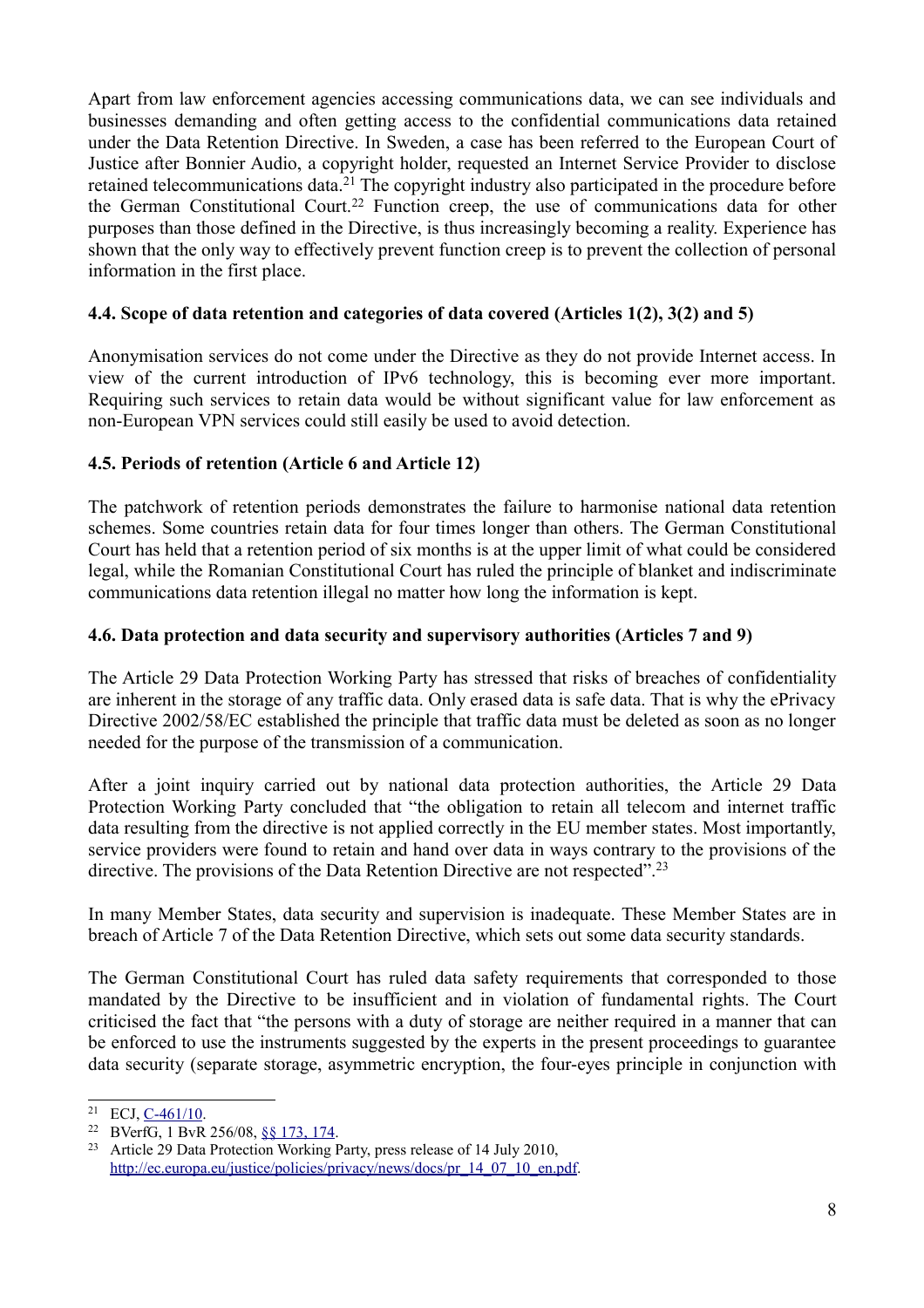advanced authentication procedures for access to the keys, audit-proof recording of access and deletion), nor is a comparable level of security otherwise guaranteed."<sup>[24](#page-8-0)</sup>

### **4.7. Statistics (Article 10)**

The Article 29 Data Protection Working Party has pointed out that "the lack of available sensible statistics hinders the assessment of whether the directive has achieved its objectives."<sup>[25](#page-8-1)</sup> As the Commission cannot rely on the statistics provided by Member States, its conclusion that "EU rules on data retention remain necessary as a tool for law enforcement, the protection of victims and the criminal justice systems" is a political rather than an evidence-based statement.

Qualitative data, such as statements on the types of crime that allegedly could be cleared are not statistics in the sense of Article 10 of the Directive. We can even see that Member States are unable to provide relevant statements on the usefulness of data retention: nine out of ten court rulings the Dutch Ministry of Justice submitted to the Commission relate to crimes that are committed long before the date the Directive was implemented in the Dutch Telecommunications Act.<sup>[26](#page-8-2)</sup>

#### **4.8. Transposition in the EEA countries**

According to the Commission, data retention legislation is in place in Iceland, Liechtenstein and Norway.

#### **4.9. Decisions of Constitutional Courts in transposing laws**

Since the Data Retention Directive became effective in 2006, implementation laws have repeatedly been challenged before Constitutional Courts in several Member States. We remain concerned that the analysis of these rulings by the Commission does not fully cover all fundamental rights aspects. Constitutional Courts have either rejected the principle of blanket and indiscriminate telecommunications data retention out of hand (in Romania) or have firmly rejected national implementation laws (in Germany, Cyprus, Bulgaria and very recently in the Czech Republic). Furthermore, there are cases pending in Hungary and Ireland, the latter aiming at a referral to the European Court of Justice on the legality of the principle of data retention.

#### The Romanian Constitutional Court ruling:

In 2009, the Romanian Constitutional Court ruled that data retention fundamentally breaches Article 8 of the European Convention on Human Rights.<sup>[27](#page-8-3)</sup> The Court argued that the "continuous limitation" of privacy" that comes with blanket communications data retention "makes the essence of the right disappear." Data retention "equally addresses all the law subjects, regardless of whether they have committed crimes or not or whether they are the subject of a penal investigation or not, which is likely to overturn the presumption of innocence and to transform a priori all users of electronic communication services or public communication networks into people susceptible of committing terrorism crimes or other serious crimes. Law 298/2008 applies practically to all physical and legal users of electronic communication services or public communication networks, so it cannot be

<span id="page-8-0"></span><sup>&</sup>lt;sup>24</sup> BVerfG, press release of 2 March 2010, [http://www.bundesverfassungsgericht.de/pressemitteilungen/bvg10-](http://www.bundesverfassungsgericht.de/pressemitteilungen/bvg10-011en.html) [011en.html.](http://www.bundesverfassungsgericht.de/pressemitteilungen/bvg10-011en.html)

<span id="page-8-1"></span><sup>&</sup>lt;sup>25</sup> Article 29 Data Protection Working Party, press release of 14 July 2010, [http://ec.europa.eu/justice/policies/privacy/news/docs/pr\\_14\\_07\\_10\\_en.pdf.](http://ec.europa.eu/justice/policies/privacy/news/docs/pr_14_07_10_en.pdf)

<span id="page-8-2"></span><sup>&</sup>lt;sup>26</sup> The Dutch submission is available at the conference website: [http://www.dataretention2010.net/docs.jsp.](http://www.dataretention2010.net/docs.jsp)

<span id="page-8-3"></span><sup>&</sup>lt;sup>27</sup> Constitutional Court of Romania, decision of 8 October 2009, [http://www.legi-internet.ro/english/jurisprudenta-it](http://www.legi-internet.ro/english/jurisprudenta-it-romania/decizii-it/romanian-constitutional-court-decision-regarding-data-retention.html)[romania/decizii-it/romanian-constitutional-court-decision-regarding-data-retention.html.](http://www.legi-internet.ro/english/jurisprudenta-it-romania/decizii-it/romanian-constitutional-court-decision-regarding-data-retention.html)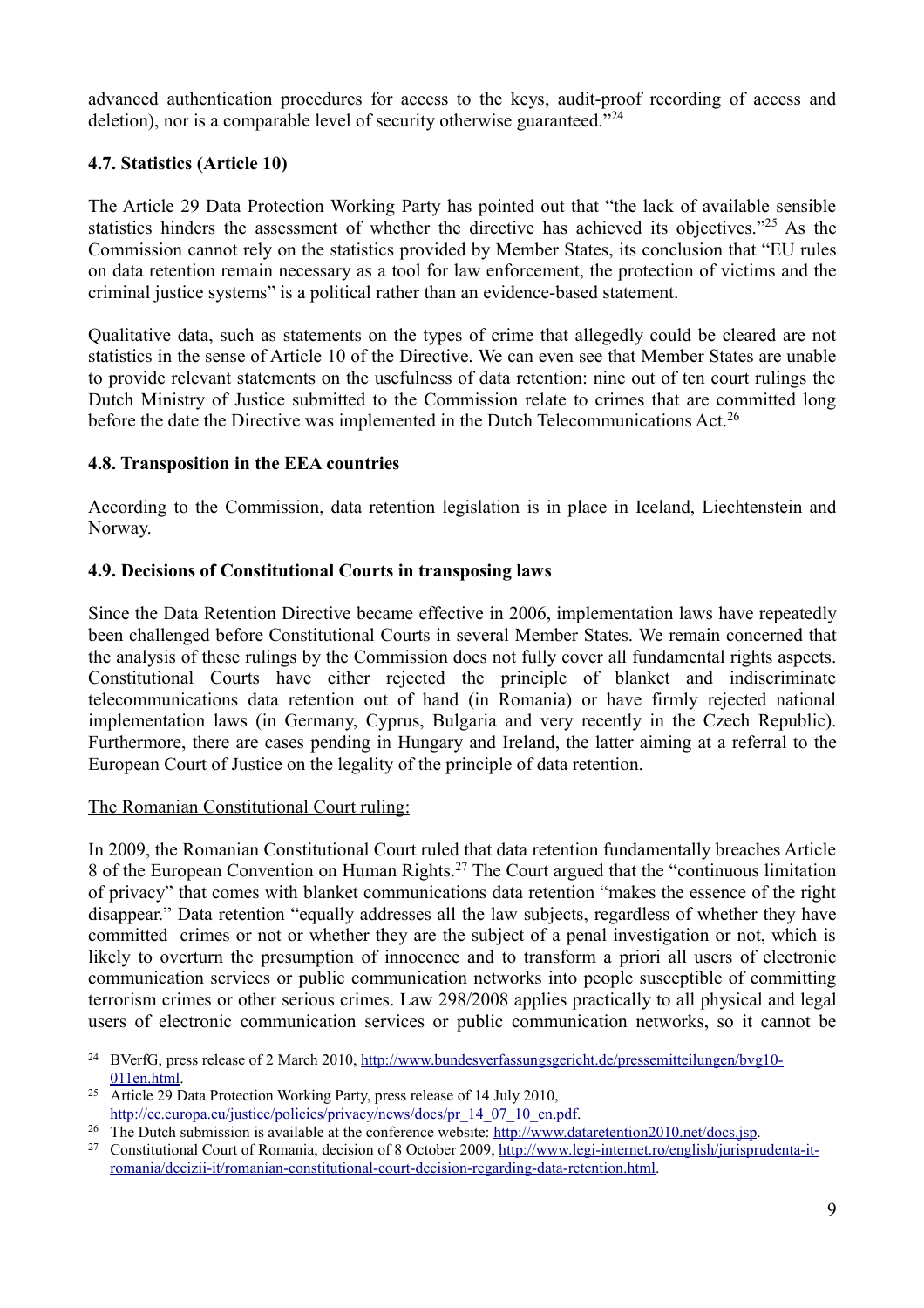considered to be in agreement with the provisions in the Constitution and the Convention for the Protection of Human Rights and Fundamental Freedoms regarding the guaranteeing of the rights to private life, secrecy of the correspondence and freedom of expression." Making reference to caselaw of the European Court of Human Rights, the Romanian Constitutional Court did not only question the compatibility of blanket retention with Article 8 of the European Convention on Human Rights, it definitively ruled that it is incompatible.

# The German Constitutional Court ruling:

In 2010, the Federal Constitutional Court of Germany annulled the German data retention provisions for violating the fundamental right to secrecy of telecommunications.[28](#page-9-0) The Court considered that blanket retention "constitutes a particularly serious encroachment with an effect broader than anything in the legal system to date. Blanket retention is capable of creating a diffusely threatening feeling of being watched which can impair a free exercise of fundamental rights in many areas." It is "part of the constitutional identity of the Federal Republic of Germany that the citizens' enjoyment of freedom may not be totally recorded and registered." Although the Court considered that blanket data retention did not per se breach the German constitution, it did not assess its compatibility with the European Convention on Human Rights or with the EU Charter of Fundamental Rights. The Court pointed out though that surveillance measures may not exceed an absolute overall constitutional threshold that exists for the collection of personal data by governments, and that telecommunications data retention would bring the surveillance situation in Germany very close to this barrier. Future surveillance measures may therefore be found unconstitutional not for being disproportionate in themselves, but for exceeding this absolute overall surveillance barrier. Therefore, maintaining blanket and superfluous data retention jeopardises the constitutionality of more effective and targeted future investigation measures.

#### The Czech Republic Constitutional Court ruling:

In 2011, the Constitutional Court of the Czech Republic annulled the Czech data retention requirements for violating the rule of law as well as the rights to data protection and informational self-determination.<sup>[29](#page-9-1)</sup> In the reasons given for the judgement, the Constitutional Court expressed fundamental doubts as to "whether, having regard to the intensity of the interference and the myriad of private sector users of electronic communications, blanket retention of traffic and location data of almost all electronic communications is necessary and appropriate". Referring to crime statistics, the Court pointed out that "blanket retention of traffic and location data had little effect on reducing the number of serious crimes committed".

#### **5. The role of retained data in criminal justice and law enforcement**

The Commission tries to justify blanket and indiscriminate telecommunications data retention by claiming it necessary for prosecuting serious crime. As evidence for this claim the Commission cites statistics and examples provided by Member States concerning access to and subsequent use of retained communications data for purposes such as convictions for criminal offences. Without data retention, the Commission claims, such cases "might" not have been solved.

<span id="page-9-0"></span><sup>&</sup>lt;sup>28</sup> Federal Constitutional Court of Germany, decision of 2 March 2010, [http://www.bverfg.de/en/press/bvg10-](http://www.bverfg.de/en/press/bvg10-011en.html) [011en.html.](http://www.bverfg.de/en/press/bvg10-011en.html)

<span id="page-9-1"></span><sup>&</sup>lt;sup>29</sup> Constitutional Court of the Czech Republic, decision of 31 March 2011, [http://www.concourt.cz/clanek/GetFile?](http://www.concourt.cz/clanek/GetFile?id=5075) [id=5075.](http://www.concourt.cz/clanek/GetFile?id=5075)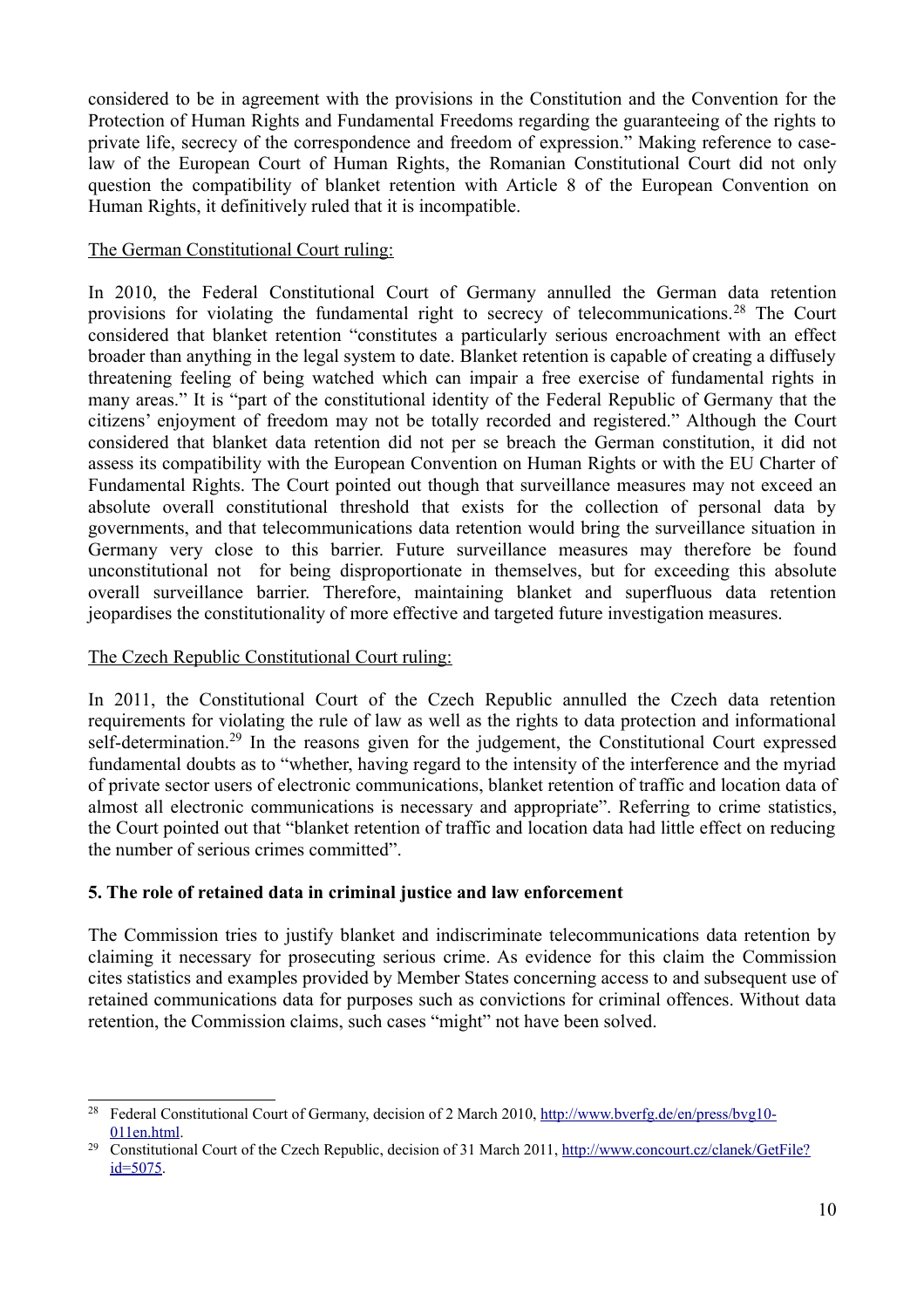The Commission fails to realise that law enforcement interests cannot justify the Directive for the simple reason that its purpose is not facilitating law enforcement. According to the settled case-law of the EU Court of Justice, interferences with fundamental rights caused by an EU measure needs to be justified by the "objectives pursued by the measure chosen."[30](#page-10-0) The predominant objective of the Data Retention Directive is ensuring the functioning of the internal market (Articles 114 and 26 TFEU).[31](#page-10-1) The EU has no competence to legislate in the area of law enforcement, except where specifically police co-operation, judicial co-operation or the approximation of criminal law is concerned, which is not the case with data retention.<sup>[32](#page-10-2)</sup> If the EU relies on internal market objectives for establishing its competence, it cannot rely on a completely different purpose (facilitating law enforcement) for establishing conformity with fundamental rights. If the proper functioning of the internal market is the "predominant" purpose of the Directive, the interference with fundamental rights that comes with it cannot be "predominantly" justified with a completely different purpose which the EU may not legally pursue on the basis of Article 114 TFEU.

Furthermore, even if law enforcement purposes were to be considered, the Commission has failed to prove the necessity of blanket and indiscriminate telecommunications data retention for that purpose (see section 5.3).

# **5.1. Volume of retained data accessed by competent national authorities**

(no comment)

# **5.2. Age of retained data accessed**

(no comment)

#### **5.3. Cross-border requests for retained data**

During the preparation of the Directive, one of the arguments used was that mutual legal assistance rules that create a legal framework for accessing data in other Member States can be quite slow and, therefore, data needs to be retained long enough for those processes to be undertaken. The Commission's report now reveals that, in fact, fewer than 1% of requests for retained data concern data held in another Member State. Bizarrely, the Commission seeks to explain away this inconvenient fact by saying that Member States are using domestic communications providers to obtain data regarding communications in other Member States. More surprisingly still, the legal basis for obtaining such data is so dubious that there would not be "any guarantee that access to data would be granted," if agreed legal procedures were followed.

#### **5.4. Value of retained data in criminal investigations and prosecutions**

# The criterion for whether data retention is justified under the ECHR is 'strict necessity':

The detection, investigation and prosecution of serious crime is a "legitimate purpose" for interferences in the right to privacy (Article 8 of the European Convention on Human Rights). But to justify blanket and indiscriminate telecommunications data retention, the measure would need to be, *inter alia*, "necessary in a democratic society". In 2008, the Court ruled: "An interference will be considered 'necessary in a democratic society' for a legitimate aim if it answers a 'pressing social

<span id="page-10-0"></span><sup>30</sup> ECJ, C-58/08, § 53; C-92/09, § 74.

<span id="page-10-1"></span><sup>31</sup> ECJ, C-301/06, [§§ 72 and 85.](http://curia.europa.eu/jurisp/cgi-bin/gettext.pl?lang=en&num=79909789C19060301&doc=T&ouvert=T&seance=ARRET)

<span id="page-10-2"></span><sup>32</sup> Advocate General, C-301/06, [§§ 99 and 100.](http://curia.europa.eu/jurisp/cgi-bin/gettext.pl?lang=en&num=79918985C19060301&doc=T&ouvert=T&seance=CONCL)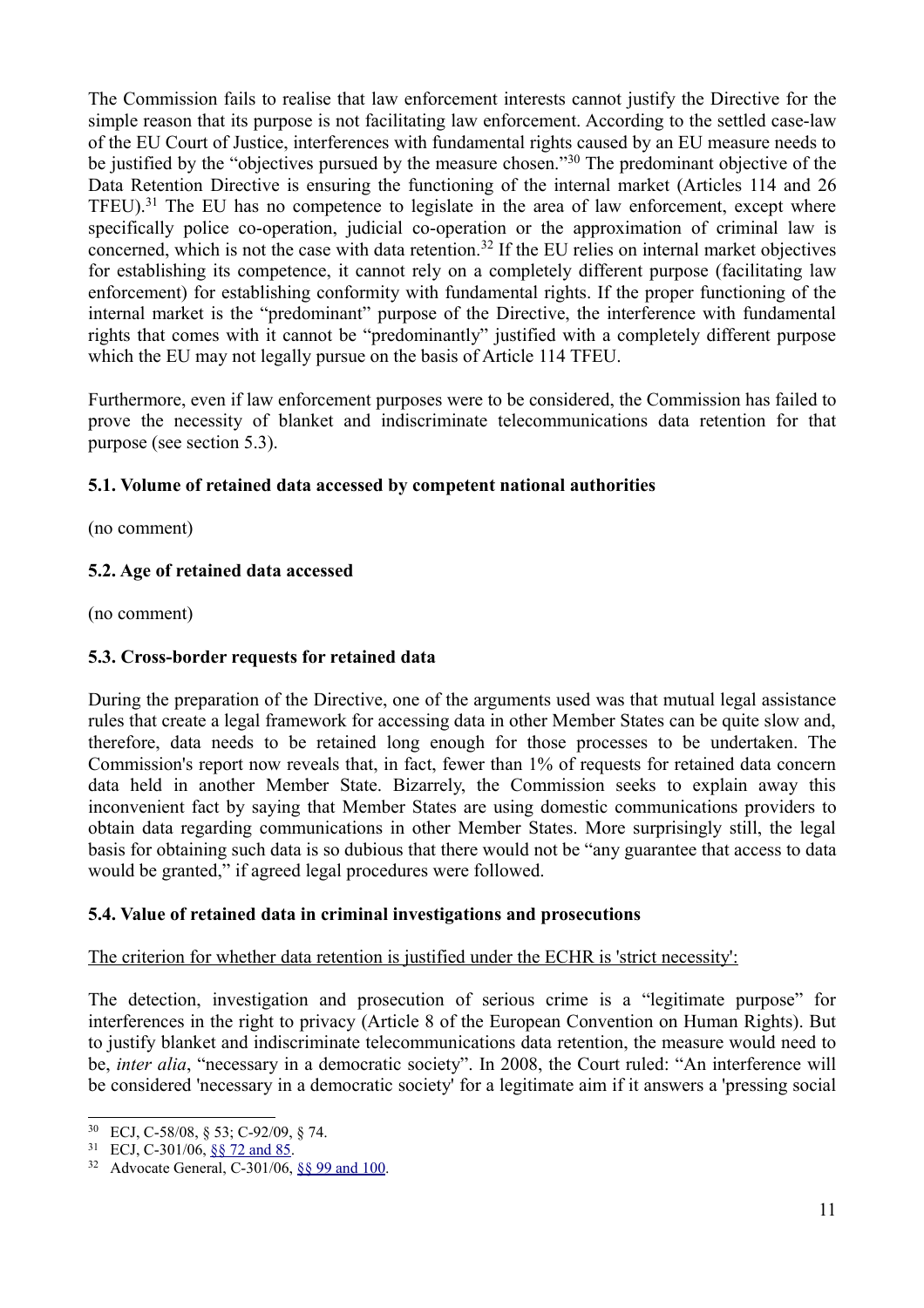need' and, in particular, if it is proportionate to the legitimate aim pursued and if the reasons adduced by the national authorities to justify it are 'relevant and sufficient'."[33](#page-11-0) The European Court of Human Rights has consistently held that mere usefulness does not satisfy the test of necessity.<sup>[34](#page-11-1)</sup> This has been reaffirmed by the European Court of Justice in the *Schecke* case.[35](#page-11-2) The ECJ ruled that "derogations and limitations in relation to the protection of personal data must apply only in so far as is 'strictly necessary'". Strict necessity is therefore the test for judging whether data retention can be justified under the EU Charter of Fundamental Rights.

In this context, it was disturbing to see the Commission ask Member States, in a letter sent on 27 July, for data that could "adequately demonstrate that the Directive is useful".<sup>[36](#page-11-3)</sup> In light of this request, it comes as no surprise that the data provided by Member States are not fit to meet the test of necessity. It was equally disturbing to note that the Commission made no effort to obtain data from the various Member States that have not implemented the Directive. Any serious attempt to independently review the Directive would have included these Member States in order to assess the necessity and the viability of "less restrictive alternatives". This is the test used by the European Court of Justice in the Schecke case<sup>[37](#page-11-4)</sup> and by the European Court of Human Rights in numerous cases. If some Member States have viable measures in place that interfere less with fundamental rights but still achieve similar results, blanket retention is not necessary, and therefore illegal.

#### Data retention not 'strictly necessary' but superfluous for the detection, investigation and prosecution of serious crime:

The European Data Protection Supervisor has pointed out that it is "highly doubtful whether the systematic retention of communication data on such a wide scale constitutes a strictly necessary measure" and that "without such evidence, the Data Retention Directive should be withdrawn".<sup>[38](#page-11-5)</sup>

In fact, blanket and indiscriminate telecommunications data retention has proven to be superfluous for the the detection, investigation and prosecution of serious crime. Studies prove that the communications data available without data retention are generally sufficient for effective criminal investigations. According to crime statistics, serious crime is investigated and prosecuted just as effectively with targeted investigation techniques that do not rely on blanket retention. Blanket data retention has proven to be unnecessary to law enforcement in many states across Europe, such as Austria, Belgium, Germany, Greece, Romania and Sweden. These states prosecute crime just as effectively using targeted instruments, such as the data preservation regime agreed in the Council of Europe Convention on Cybercrime.

The Commission's evaluation report does not deal with these facts and, for that reason, fails to prove that the strict criteria for justifying interferences are met. In order to establish the necessity of blanket and indiscriminate telecommunications data retention "for the purpose of the investigation, detection and prosecution of serious crime" in a scientifically valid way, the Commission would have had to examine at least the following three points:

<span id="page-11-0"></span><sup>33</sup> ECtHR 4 December 2008, appl. 30562/04, (S. and Marper v. The United Kingdom), § 101.

<span id="page-11-1"></span><sup>34</sup> ECtHR 25 March 1983, appl. 5947/72, (Silver a.o. v. The United Kingdom), § 97.

<span id="page-11-2"></span><sup>35</sup> ECJ 9 November 2010, C-92/09 and C-93/09, Volker und Markus Schecke, § 86.

<span id="page-11-3"></span><sup>36</sup> COM HOME A3/JV/cn D (2010) 11574, 27 July 2010, [https://www.bof.nl/live/wp-content/uploads/Letter-to-MS](https://www.bof.nl/live/wp-content/uploads/Letter-to-MS-supp-info-on-DRD.pdf)[supp-info-on-DRD.pdf.](https://www.bof.nl/live/wp-content/uploads/Letter-to-MS-supp-info-on-DRD.pdf)

<span id="page-11-4"></span> $37$  ECJ 9 November 2010, C-92/09 and C-93/09, Volker und Markus Schecke,  $\delta$  86.

<span id="page-11-5"></span><sup>38</sup>  [http://www.edps.europa.eu/EDPSWEB/webdav/site/mySite/shared/Documents/EDPS/Publications/Speeches/2010/1](http://www.edps.europa.eu/EDPSWEB/webdav/site/mySite/shared/Documents/EDPS/Publications/Speeches/2010/10-12-03_Data_retention_speech_PH_EN.pdf) 0-12-03 Data retention speech PH\_EN.pdf.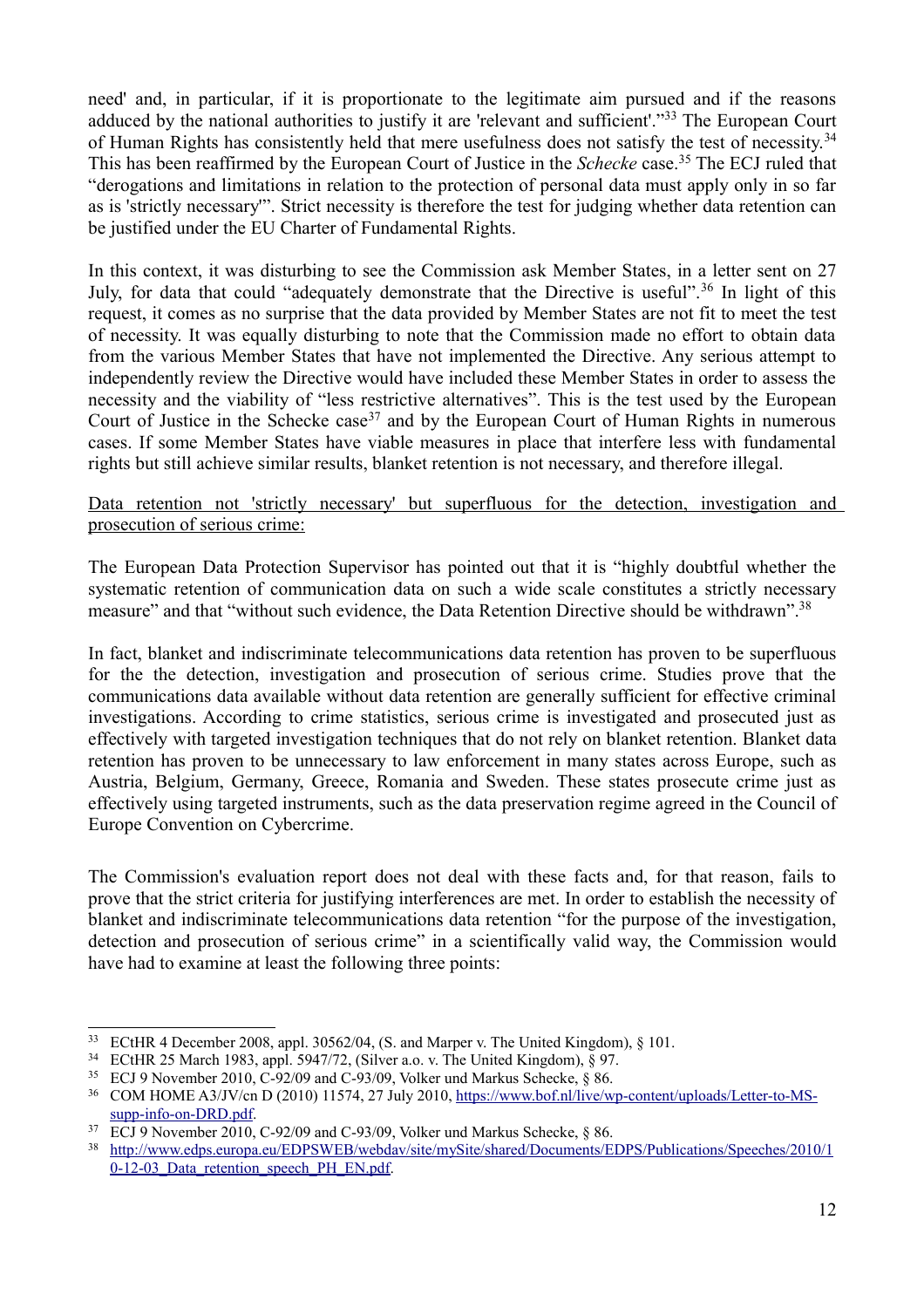- 1. In how many cases does the investigation, detection and prosecution of serious crime lack communications data that are available under a blanket retention scheme?
- 2. To the prosecution of how many serious crimes did such extra communications data that would not otherwise have been available ultimately make a positive difference?
- 3. Does any such benefit offset the counter-productive side effects of blanket data retention?

#### *1) In how many cases does the investigation, detection and prosecution of serious crime lack communications data where a blanket retention scheme is absent?*

A wealth of communications data is available for law enforcement purposes, even where providers are in principle obliged to erase such data once it is no longer necessary for the purpose for which it was generated (see Article 6 of directive 2002/58/EC). Law enforcement authorities can request that providers preserve communications data that is available while a communication is ongoing (e.g. Internet access). Law enforcement authorities can request access to communications data that providers retain for billing purposes (e.g. telephone records). In addition to freezing existing data (i.e. "quick freeze" as agreed in Convention on Cybercrime), law enforcement authorities can also order providers to preserve data relating to future communications of suspects.

The evidence presented by the Commission mostly concerns situations where "useful" communications data was available in Member States that have transposed the Directive. Such access statistics and examples of usefulness fail to demonstrate necessity though, because it is not shown that the data would have been lacking in the absence of a blanket retention scheme. Most of the evidence presented by the Commission is furthermore irrelevant, because it fails to identify the reason for which communications data were retained (i.e. commercial purposes, request by law enforcement authorities or blanket retention requirements), thus failing to demonstrate that the data would have been lacking in the absence of a blanket retention scheme. For example, the communications data used to investigate the Madrid bombings were available in the absence of a blanket retention scheme. The evaluation report fails to demonstrate that any benefits communications data may have for prosecuting crime depend specifically on blanket retention schemes and cannot likewise be achieved under targeted data preservation schemes. The possible occasional utility of access to communications data by law enforcement agencies does not mean that there was a need to retain such data indiscriminately on every citizen in the EU.

In order to examine in how many cases the investigation, detection and prosecution of serious crime lacks communications data, the situation in countries where no blanket retention requirements are or were in place needs to be analysed, which the Commission fails to do. An evaluation which fails to address countries which have not transposed the allegedly "necessary" Directive is, by definition, inadequate.

In Germany, data retention has been annulled by the Federal Constitutional Court. An independent study commissioned by the German government found that among a sample set of 1,257 law enforcement requests for traffic data made in 2005, only 4% of requests could not be (fully) served for a lack of retained data.[39](#page-12-0) The German Federal Crime Agency (BKA) counted only 381 criminal investigation procedures in which traffic data was lacking in 2005[40](#page-12-1) and 880 failed requests in

<span id="page-12-0"></span><sup>39</sup> Max Planck Institute for Foreign and International Criminal Law, The Right of Discovery Concerning Telecommunication Traffic Data According to §§ 100g, 100h of the German Code of Criminal Procedure, March 2008, [http://dip21.bundestag.de/dip21/btd/16/084/1608434.pdf,](http://dip21.bundestag.de/dip21/btd/16/084/1608434.pdf) p. 150.

<span id="page-12-1"></span><sup>&</sup>lt;sup>40</sup> [http://www.vorratsdatenspeicherung.de/images/bka\\_vorratsdatenspeicherung.pdf.](http://www.vorratsdatenspeicherung.de/images/bka_vorratsdatenspeicherung.pdf)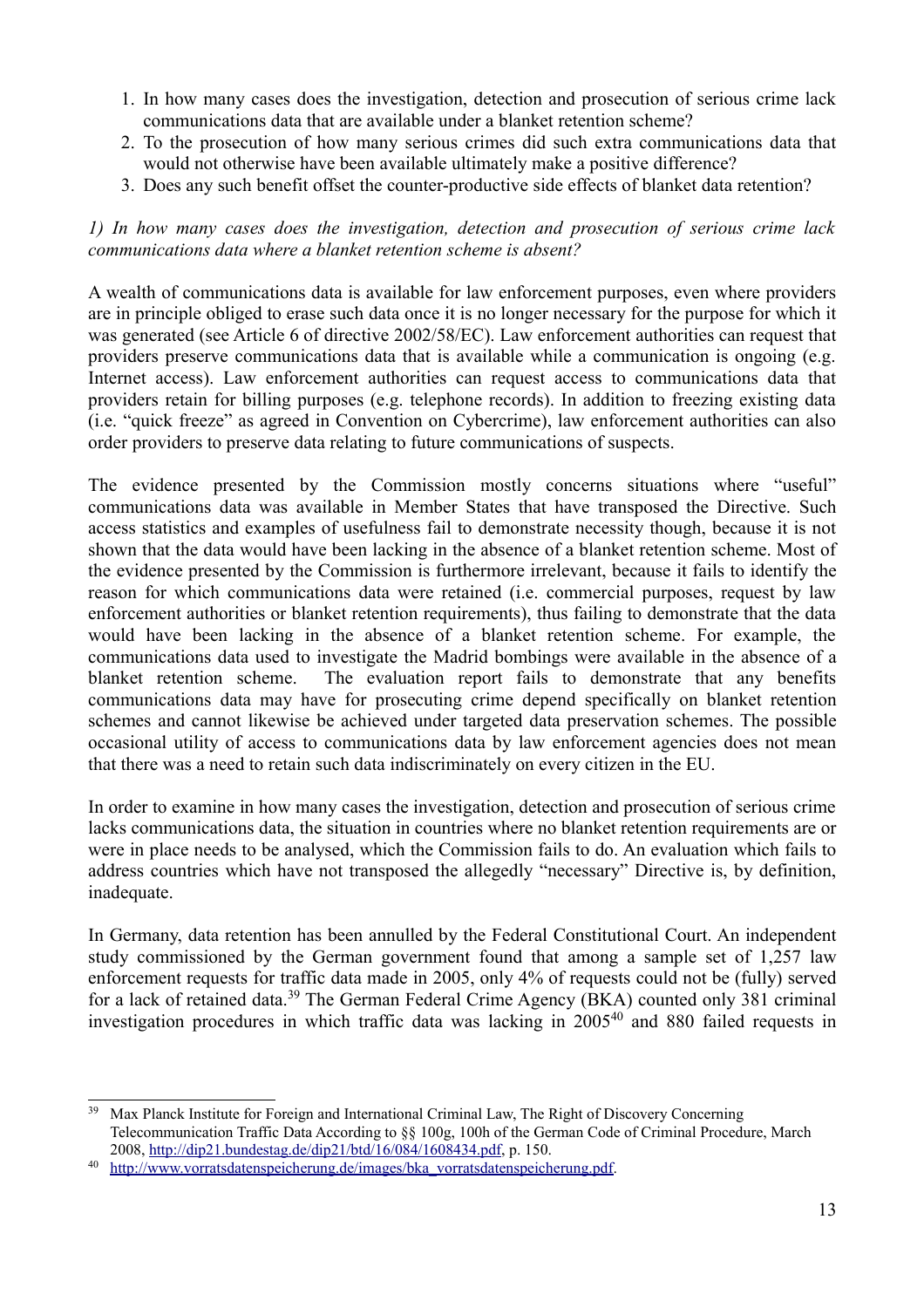2010[41](#page-13-0). In view of a total of about 6 million criminal investigations per year, no more than 0.01% of criminal investigation procedures were potentially affected by a lack of traffic data.<sup>[42](#page-13-1)</sup>

Similarly, a Dutch study of 65 case files found that requests for traffic data could "nearly always" be served even in the absence of blanket data retention.<sup>[43](#page-13-2)</sup> The cases studied were almost all solved or helped using traffic data that was available without compulsory data retention.<sup>[44](#page-13-3)</sup>

It follows that in most cases, sufficient communications data for the investigation, detection and prosecution of serious crime is available without blanket retention.

#### *2) To the prosecution of how many serious crimes did such extra communications data ultimately make a positive difference?*

Where otherwise unavailable communications data are accessed by law enforcement authorities under a blanket retention scheme, these data often make no difference to the outcome of the criminal investigation. Often an investigation will be unsuccessful whether or not communications data are available. For example, communications data can be without benefit to an investigation where they lead to a public telephone booth, a public Internet café, a public Internet access point, a VPN "anonymising" service, an unregisered prepaid mobile telephone card or a device the user of which at the relevant time cannot be established. On the other hand, many criminal offences are successfully prosecuted in spite of the unavailability of communications data by using other evidence. The making available of more data to law enforcement agencies does therefore not in itself demonstrate that this extra data was necessary for the prosecution of serious crime. Availability is not necessity.

Law enforcement authorities in states that require the deletion of communications data often present statistics on how many requests for communications data were not served due to a lack of communications data. This evidence is irrelevant because it fails to demonstrate any influence extra data would have had on the outcome of these investigations. Likewise, the number of cases in which retained data is used and which result in criminal prosecutions does not demonstrate that blanket retention ultimately made a difference to the outcome of these cases, i.e. to the prosecution of serious crime.

An independent study commissioned by the German government found that about one third of the suspects in procedures with unsuccessful requests for communications data were still taken to court on the basis of other evidence.[45](#page-13-4) Moreover, 72% of investigations with fully successful requests for traffic data did still not result in an indictment.<sup>[46](#page-13-5)</sup> All in all, blanket data retention would have made a difference to only  $0.002\%$  of criminal investigations.<sup>[47](#page-13-6)</sup> This number does not change significantly

<span id="page-13-0"></span><sup>&</sup>lt;sup>41</sup> Report of 17 September 2010, [p. 6.](http://www.bundesrat.de/cln_179/DE/gremien-konf/fachministerkonf/imk/Sitzungen/10-11-19/anlage10,templateId=raw,property=publicationFile.pdf/anlage10.pdf)<br><sup>42</sup> Starostik Pleadings of 17 March 20

<span id="page-13-1"></span><sup>42</sup> Starostik, Pleadings of 17 March 2008, [http://www.vorratsdatenspeicherung.de/images/schriftsatz\\_2008-03-17.pdf,](http://www.vorratsdatenspeicherung.de/images/schriftsatz_2008-03-17.pdf) p. 2.

<span id="page-13-2"></span><sup>&</sup>lt;sup>43</sup> Erasmus University Rotterdam, Who retains something has something, 2005, [http://www.erfgoedinspectie.nl/uploads/publications/Wie%20wat%20bewaart.pdf,](http://www.erfgoedinspectie.nl/uploads/publications/Wie%20wat%20bewaart.pdf) p. 43.

<span id="page-13-3"></span><sup>44</sup> Erasmus University Rotterdam, Who retains something has something, 2005, [http://www.erfgoedinspectie.nl/uploads/publications/Wie%20wat%20bewaart.pdf,](http://www.erfgoedinspectie.nl/uploads/publications/Wie%20wat%20bewaart.pdf) p. 28.

<span id="page-13-4"></span><sup>45</sup> Starostik, Pleadings of 17 March 2008, [http://www.vorratsdatenspeicherung.de/images/schriftsatz\\_2008-03-17.pdf,](http://www.vorratsdatenspeicherung.de/images/schriftsatz_2008-03-17.pdf) p. 2.

<span id="page-13-5"></span><sup>&</sup>lt;sup>46</sup> Starostik, Pleadings of 17 March 2008, [http://www.vorratsdatenspeicherung.de/images/schriftsatz\\_2008-03-17.pdf,](http://www.vorratsdatenspeicherung.de/images/schriftsatz_2008-03-17.pdf) p. 2.

<span id="page-13-6"></span><sup>&</sup>lt;sup>47</sup> Starostik, Pleadings of 17 March 2008, [http://www.vorratsdatenspeicherung.de/images/schriftsatz\\_2008-03-17.pdf,](http://www.vorratsdatenspeicherung.de/images/schriftsatz_2008-03-17.pdf) p. 2.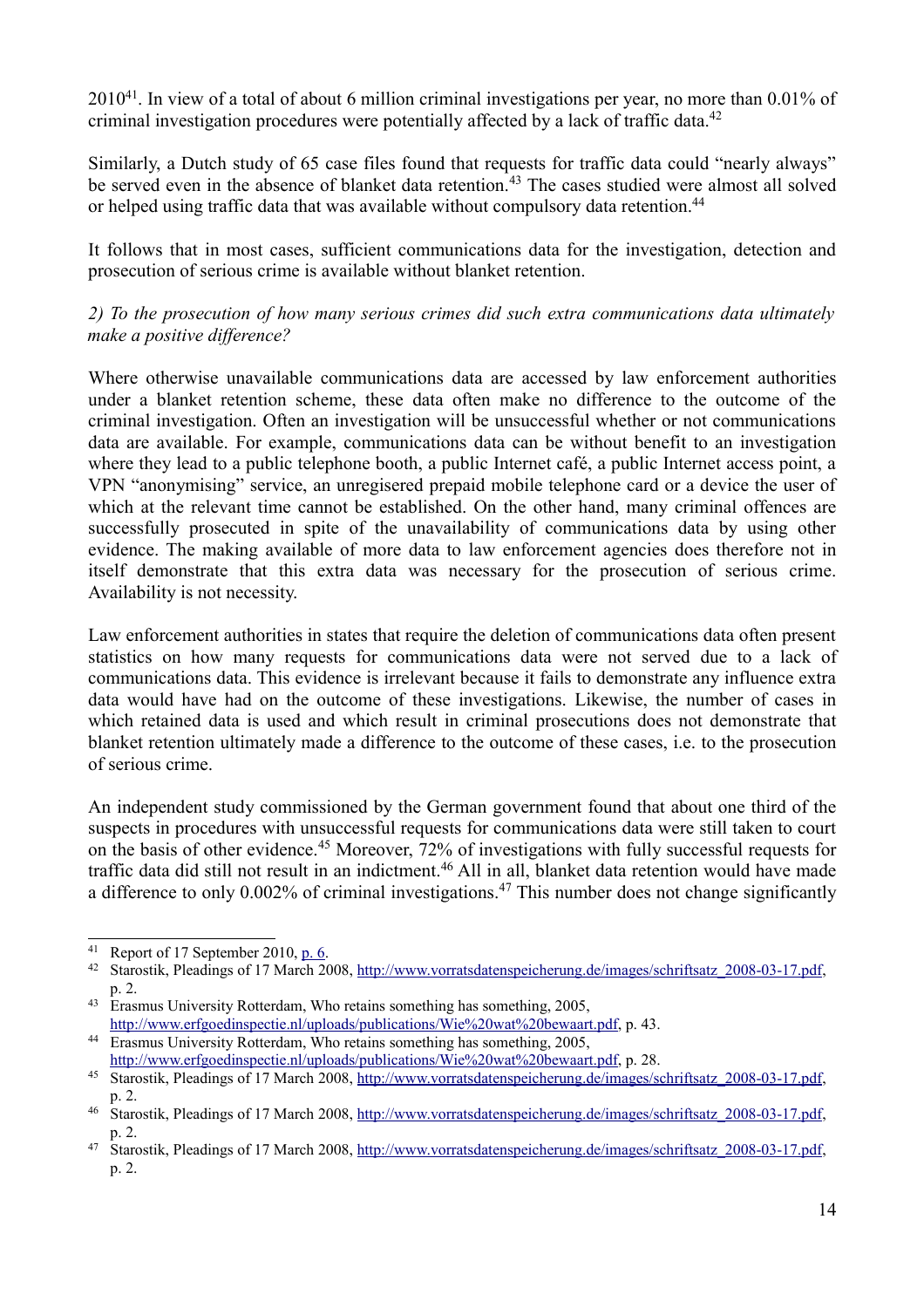when taking into account that in the absence of a blanket data retention scheme, fewer requests for data are made in the first place.<sup>[48](#page-14-0)</sup>

# *3. Does any such benefit offset the counter-productive side effects of blanket data retention?*

It has been shown that blanket communications data retention may make a positive difference to the prosecution of a tiny fraction of criminal offences. Even so, data retention cannot even be considered "useful" for the prosecution of crime in general if its benefits in some cases are offset by counter-productive side effects on the prosecution of serious crime in other cases.

The indiscriminate retention of communications datahas counter-productive side-effects on the prosecution of serious crime, since it furthers the use of circumvention techniques and other communication channels (e.g. Internet cafés, public wireless Internet access points, anonymisation services, public telephones, unregistered mobile telephone cards, non-electronic communications channels). According to a representative poll commissioned after the implementation of the Directive in Germany, 24.6% of Germans declared that they use or intend to use public Internet cafés, 59.8% said that they use or intend to use an Internet access provider that does not indiscriminately retain communications data, and 46.4% of Germans declared that they use or intend to use Internet anonymisation technology.[49](#page-14-1) Such avoidance behaviour can not only render retained data meaningless, but also frustrate more targeted investigation techniques that would otherwise have been available for the investigation and prosecution of serious crime.

In this context, it should be noted that this should not be considered an argument to widen the scope of the Directive: technologies will always develop faster than the law. The EU will always lose the arms race with new technologies, while creating mass surveillance measures as a collateral damage.

Overall, blanket data retention can thus be counterproductive to criminal investigations: facilitating a few, but rendering many more investigations futile.

#### *All in all, blanket and indiscriminate telecommunications data retention has no statistically significant impact on the investigation of crime:*

The evaluation report fails to assess the effectiveness of law enforcement in Member States and non-Member States that do not have a blanket retention scheme in place. Many law enforcement agencies around the world operate successfully without relying on blanket data retention. Among these states are Austria, Germany, Greece, Norway, Romania, Sweden and Canada. The absence of data retention legislation does not lead to a rise in crime in those states, or to a decrease in crime clearance rates, not even in regard to Internet crime. Nor did the coming into force of data retention legislation have any statistically significant effect on crime or crime clearance.

# **5.5. Technological developments and the use of prepaid SIM cards**

(no comment)

#### **6. Impact of data retention on operators and consumers**

(no comment)

<span id="page-14-0"></span><sup>48</sup> Starostik, Pleadings of 17 March 2008, [http://www.vorratsdatenspeicherung.de/images/schriftsatz\\_2008-03-17.pdf,](http://www.vorratsdatenspeicherung.de/images/schriftsatz_2008-03-17.pdf) p. 2.

<span id="page-14-1"></span><sup>&</sup>lt;sup>49</sup> infas institute poll, [http://www.vorratsdatenspeicherung.de/images/infas-umfrage.pdf.](http://www.vorratsdatenspeicherung.de/images/infas-umfrage.pdf)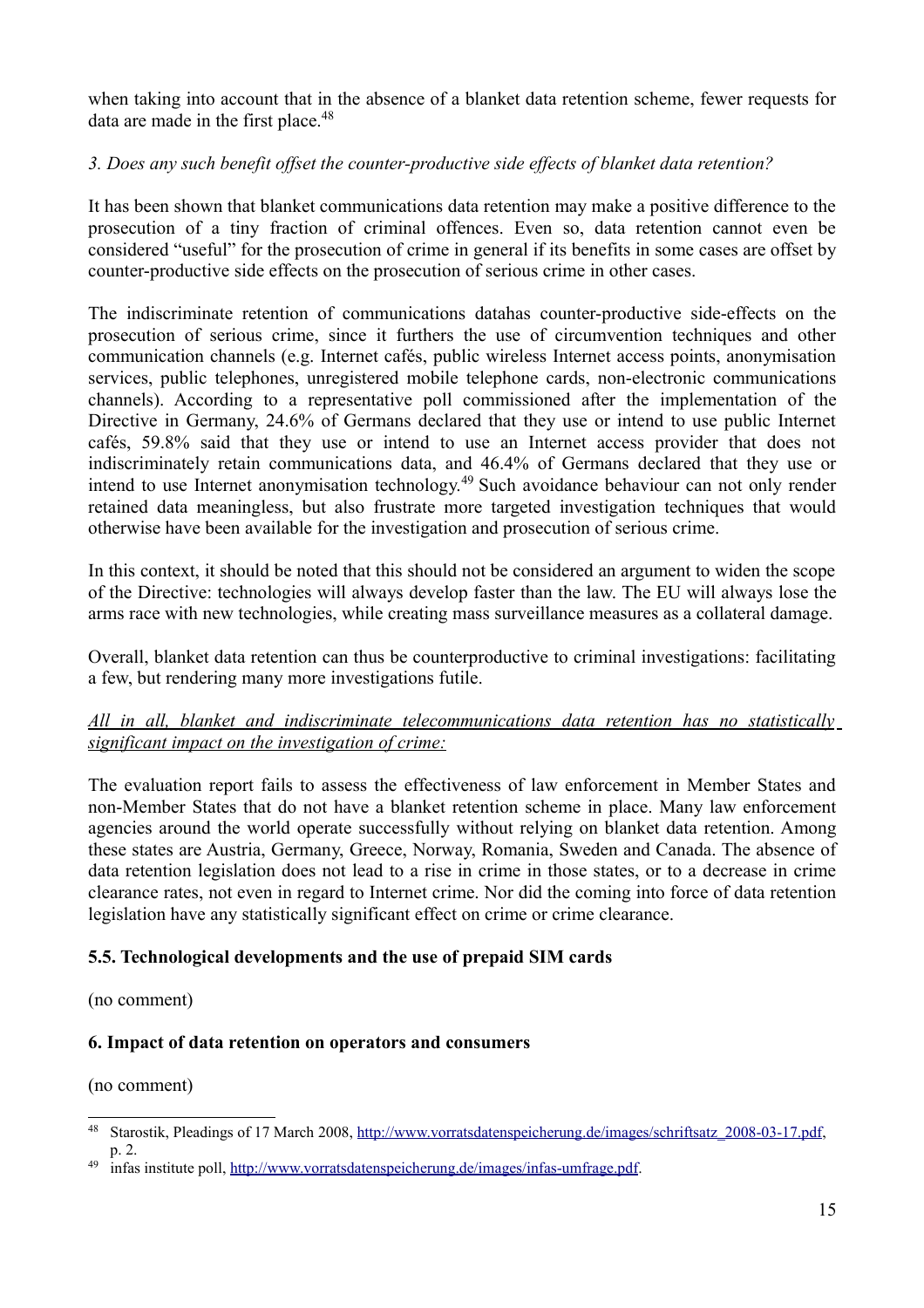#### **7. Implications of data retention for fundamental rights**

Although the Directive has been in place for more than five years, its impact on fundamental rights has never been assessed by the Commission. In this section, EDRi analyses the impact of telecommunications data retention on the right to privacy and the protection of personal data on the basis of recent case-law of the EU Courts and several national Constitutional Courts.

#### **7.1. The right to privacy and the protection of personal data**

Blanket and indiscriminate telecommunications data retention severely restricts the right to privacy and data protection of 500 million Europeans. The Romanian Constitutional Court unequivocally ruled that data retention violates privacy and secrecy of communications, the presumption of innocence and can lead to destroying democracy on the grounds of defending it:

"The regulation of a positive obligation that foresees the continuous limitation of the privacy right and the secrecy of correspondence makes the essence of the right disappear by removing the safeguards regarding its execution. The physical and legal persons, mass users of the public electronic communication services or networks, are permanent subjects to this intrusion into their exercise of their private rights to correspondence and freedom of expression, without the possibility of a free, uncensored manifestation, except for direct communication, thus excluding the main communication means used nowadays. (...) Another aspect that leads to the unjustified restrain of the privacy right of a person is the one according to which law 298/2008 [the Romanian transposition law of the Directive] has as effect the identification not only of a person that sends a message, an information through any communication mean, but, as this results from Art.4, also on the receiver of that information. The called person is thus exposed to the retention of the data connected to its private life, irrespective of his own act or a manifestation of will but only based on the behaviour of another person – of the caller- whose actions he can't censure to protect himself against bad faith or intent of blackmail, harassment etc. Even though he is a passive subject in the intercommunication relationship, the called person can become, without his will, suspect from the point of view of the state authorities that carry out the criminal investigation. (...) This operation equally addresses all the law subjects, regardless of whether they have committed penal crimes or not or whether they are the subject of a penal investigation or not, which is likely to overturn the presumption of innocence and to transform *a priori* all users of electronic communication services or public communication networks into people susceptible of committing terrorism crimes or other serious crimes. (…)As the ECHR has remarked in the case Klass and others vs Germany, 1978, taking surveillance measures without adequate and sufficient safeguards can lead to 'destroying democracy on the ground of defending it'."[50](#page-15-0)

The German Constitutional Court analyses that data retention has an unparalleled impact on fundamental rights:

"[data retention] constitutes a particularly serious encroachment with an effect broader than anything in the legal system to date. Blanket retention is capable of creating a diffusely threatening feeling of being watched which can impair a free exercise of fundamental rights in many areas."[51](#page-15-1)

In the ECHR Marper and ECJ Schecke cases, the Courts deemed cases of blanket and indiscriminate processing of personal data to bea violation of our fundamental rights and freedoms.[52](#page-15-2) We are concerned that the Commission's understanding of European fundamental rights jurisprudence is flawed. In its S. and Marper v. The United Kingdom judgement, the European Court of Human Rights ruled against the UK not on the basis of inadequate safeguards or due to retention periods, as the Commission has claimed. Instead, the Court found a violation of Article 8 ECHR in the fact that personal data of persons not convicted of offences were being retained indiscriminately, as is the case with Directive 2006/24:

<span id="page-15-0"></span><sup>50</sup>  [http://www.legi-internet.ro/english/jurisprudenta-it-romania/decizii-it/romanian-constitutional-court-decision](http://www.legi-internet.ro/english/jurisprudenta-it-romania/decizii-it/romanian-constitutional-court-decision-regarding-data-retention.html)[regarding-data-retention.html.](http://www.legi-internet.ro/english/jurisprudenta-it-romania/decizii-it/romanian-constitutional-court-decision-regarding-data-retention.html)

<span id="page-15-1"></span><sup>51</sup> BVerfG, 1 BvR 256/08 vom 2.3.2010, [http://www.bverfg.de/entscheidungen/rs20100302\\_1bvr025608.html.](http://www.bverfg.de/entscheidungen/rs20100302_1bvr025608.html)

<span id="page-15-2"></span><sup>&</sup>lt;sup>52</sup> ECtHR 4 December 2008, appl.  $30562/04$ , (S. and Marper v. The United Kingdom), § 121. ECJ 9 November 2010, C-92/09 and C-93/09, Volker und Markus Schecke, § 86.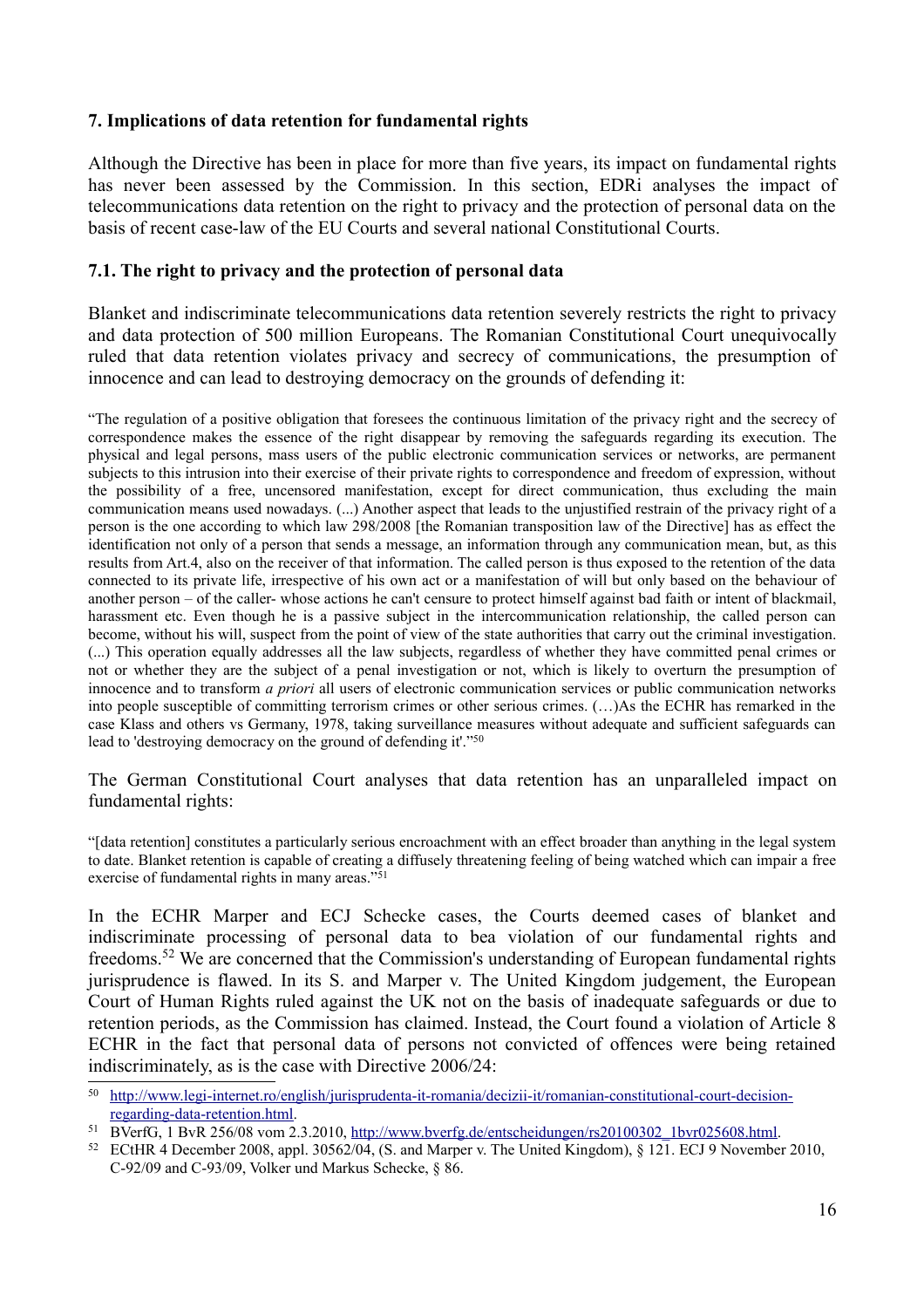"In conclusion, the Court finds that the blanket and indiscriminate nature of the powers of retention of the fingerprints, cellular samples and DNA profiles of persons suspected but not convicted of offences, as applied in the case of the present applicants, fails to strike a fair balance between the competing public and private interests and that the respondent State has overstepped any acceptable margin of appreciation in this regard."[53](#page-16-0)

Furthermore, the Commission has frequently downplayed the significance of the recent groundbreaking Schecke ruling by the European Court of Justice. The ECJ annulled an EU regulation requiring the blanket publication of personal data for being disproportionate, arguing that alternative, targeted measures were available "which would be consistent with the objective of such publication while at the same time causing less interference with those beneficiaries' right to respect for their private life". In the same ruling, the ECJ stated that derogations and limitations in relation to the protection of personal data must apply only in so far as is "strictly necessary".<sup>[54](#page-16-1)</sup>

In 2010, the average European had his/her traffic and location data logged in a telecommunications database once every six minutes. According to official Danish statistics, every citizen is logged 225 times a day.<sup>[55](#page-16-2)</sup> With a blanket and indiscriminate telecommunications data retention regime in place, sensitive information about social contacts (including business contacts), movements and the private lives (e.g. contacts with physicians, lawyers, workers councils, psychologists, helplines, etc.) of 500 million Europeans is collected in the absence of any suspicion.

A poll of 2,176 Germans found in 2009 that 69.3% oppose data retention, making it the most strongly rejected surveillance scheme of all, including biometric passports, access to bank data, remote computer searches or PNR retention.<sup>[56](#page-16-3)</sup> A 2008 Eurobarometer poll found that a large majority of 69-81% of EU citizens rejected the idea of "monitoring" the Internet use or phone calls of non-suspects even in light of the fight against international terrorism.[57](#page-16-4) The European Federation of Journalists strongly opposes data retention due to the damage done to the secrecy of communications and the freedom of the press.[58](#page-16-5)

In Germany, a study showed that, as a result of data retention, half of Germans would not contact marriage counsellors and psychotherapists through telephone or e-mail. <sup>[59](#page-16-6)</sup>

According to the European Data Protection Supervisor, the blanket and indiscriminate bulk recording of telecommunications data of all 500 million Europeans, imposed by the Data Retention Directive, is "the most privacy invasive instrument ever adopted by the EU".<sup>[60](#page-16-7)</sup>

#### **7.2. Criticisms of the principle of data retention**

<span id="page-16-3"></span><sup>56</sup> Infas poll, [http://www.vorratsdatenspeicherung.de/images/infas-umfrage.pdf.](http://www.vorratsdatenspeicherung.de/images/infas-umfrage.pdf)

<span id="page-16-0"></span><sup>&</sup>lt;sup>53</sup> ECtHR 4 December 2008, appl. 30562/04, (S. and Marper v. The United Kingdom),  $\S$  119 &  $\S$  125.

<span id="page-16-1"></span><sup>54</sup> ECJ 9 November 2010, C-92/09 and C-93/09, Volker und Markus Schecke, § 86.

<span id="page-16-2"></span><sup>55</sup> CEPOS, Logningsbekendtgørelsen bør suspenderes med hendblik på retsikkershedsmæssig revidering, p. 4, 20 July 2010, based on official figures for 2008 from the Danish Ministry of Justice, [http://www.cepos.dk/publikationer/analyser-notater/analysesingle/artikel/afvikling-af-efterloen-og-forhoejelse-af](http://www.cepos.dk/publikationer/analyser-notater/analysesingle/artikel/afvikling-af-efterloen-og-forhoejelse-af-%20folkepensionsalder-til-67-aar-vil-oege-beskaeftigelsen-med-1370/)[folkepensionsalder-til-67-aar-vil-oege-beskaeftigelsen-med-1370/.](http://www.cepos.dk/publikationer/analyser-notater/analysesingle/artikel/afvikling-af-efterloen-og-forhoejelse-af-%20folkepensionsalder-til-67-aar-vil-oege-beskaeftigelsen-med-1370/)

<span id="page-16-4"></span><sup>57</sup> Flash Eurobarometer, Data Protection in the European Union, February

<sup>2008</sup>[,http://ec.europa.eu/public\\_opinion/flash/fl\\_225\\_en.pdf,](http://ec.europa.eu/public_opinion/flash/fl_225_en.pdf) p. 48 (32+18+19=69%, 35+21+25=81%).

<span id="page-16-5"></span><sup>58</sup> European Journalists Warn EU Home Affairs Chief that European Data Law Threatens Freedom, 1 October 2010, [http://europe.ifj.org/fr/articles/european-journalists-warn-eu-home-affairs-chief-that-european-data-law-threatens](http://europe.ifj.org/fr/articles/european-journalists-warn-eu-home-affairs-chief-that-european-data-law-threatens-freedom)[freedom.](http://europe.ifj.org/fr/articles/european-journalists-warn-eu-home-affairs-chief-that-european-data-law-threatens-freedom)

<span id="page-16-6"></span><sup>59</sup> Forsa institute, Opinions of citizens on data retention, 2 June 2008, p. 3, [http://www.eco.de/dokumente/20080602\\_Forsa\\_VDS\\_Umfrage.pdf.](http://www.eco.de/dokumente/20080602_Forsa_VDS_Umfrage.pdf)

<span id="page-16-7"></span><sup>60</sup>  [http://www.edps.europa.eu/EDPSWEB/webdav/site/mySite/shared/Documents/EDPS/Publications/Speeches/2010/1](http://www.edps.europa.eu/EDPSWEB/webdav/site/mySite/shared/Documents/EDPS/Publications/Speeches/2010/10-12-03_Data_retention_speech_PH_EN.pdf) 0-12-03 Data retention speech PH\_EN.pdf.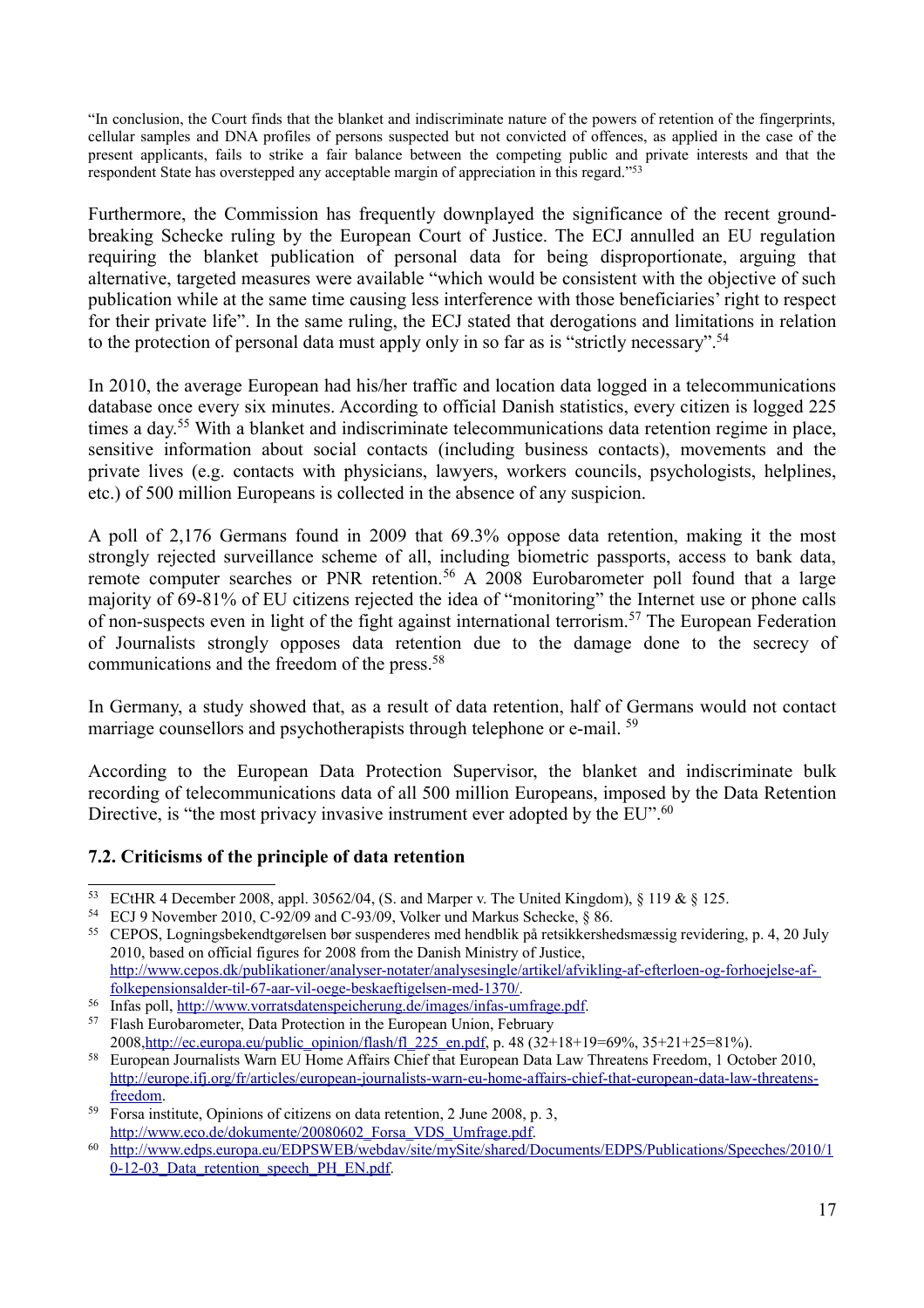For all of these reasons and many more, 106 organisations from across Europe, not only civil liberties organisations, but also associations of journalists, lawyers, healthcare professionals, trades unions, consumer organisations, health hotlines and telecoms associations have joined forces in requesting an end to data retention in a letter sent to Commission Malmström on 22 June 2010.<sup>[61](#page-17-0)</sup> In a keynote presentation at the "Taking on the Data Retention Directive" conference, organised by the European Commission on 3 December 2010, European Digital Rights again called for a repeal of the Directive. $62$ 

The booklet on abuse cases related to data retention, titled "There is no secure data" and prepared by the German Working Group on Data Retention, describes recurring unlawful uses and disclosures of telecommunications data:<sup>[63](#page-17-2)</sup>

- German telecommunications giant Deutsche Telekom illegally used telecommunications traffic and location data to spy on about 60 individuals including critical journalists, managers and union leaders in order to try to find leaks. The company used its own data pool as well as that of a domestic competitor and of a foreign company.
- In Poland retained telecommunications traffic and subscriber data was used in 2005-2007 by two major intelligence agencies to illegally disclose journalistic sources without any judicial  $control<sup>64</sup>$  $control<sup>64</sup>$  $control<sup>64</sup>$

Meanwhile, in its Implementation Report, the Commission states that no breaches of privacy have taken places.

The Article 29 Group has stressed that risks of breaches of confidentiality are inherent in the storage of any traffic data.[65](#page-17-4) Only erased data is safe data. That is why the ePrivacy directive 2002/58/EC established the principle that traffic data must be deleted as soon as no longer needed for the purpose for which it was generated.

# **7.3. Calls for stronger data security and data protection rules**

It is important to realise that civil society is not criticising the Directive mainly for a lack of harmonised safeguards, but rather for the lack of necessity and the inherent lack ofproportionality of any kind of blanket communications data retention.

# **7.4. The upcoming European Court of Justice ruling – what to expect?**

In 2010, the Irish High Court ruled in favour of a request to challenge the Data Retention Directive at the EU Court of Justice.<sup>[66](#page-17-5)</sup> The Court considered that data retention had the potential to be of "importance to the whole nature of our society". "[I]t is clear that where surveillance is undertaken

<span id="page-17-0"></span><sup>61</sup>  [http://www.vorratsdatenspeicherung.de/images/DRletter\\_Malmstroem.pdf.](http://www.vorratsdatenspeicherung.de/images/DRletter_Malmstroem.pdf)

<span id="page-17-1"></span><sup>62</sup> [https://www.bof.nl/live/wp](https://www.bof.nl/live/wp-content/uploads/What_the_European_Commission_owes_500_million_Europeans_EDRi_Bits_of_Freedom_presentation_Data_Retention_Conference_031210final1.pdf)[content/uploads/What\\_the\\_European\\_Commission\\_owes\\_500\\_million\\_Europeans\\_EDRi\\_Bits\\_of\\_Freedom\\_present](https://www.bof.nl/live/wp-content/uploads/What_the_European_Commission_owes_500_million_Europeans_EDRi_Bits_of_Freedom_presentation_Data_Retention_Conference_031210final1.pdf) [ation\\_Data\\_Retention\\_Conference\\_031210final1.pdf.](https://www.bof.nl/live/wp-content/uploads/What_the_European_Commission_owes_500_million_Europeans_EDRi_Bits_of_Freedom_presentation_Data_Retention_Conference_031210final1.pdf)

<span id="page-17-2"></span><sup>63</sup> http://wiki.vorratsdatenspeicherung.de/images/Heft - es\_gibt\_keine\_sicheren\_daten\_en.pdf.

<span id="page-17-3"></span><sup>64</sup> These are far from the only examples – see :"Garda accused of bugging her ex-boyfriend" http://www.tjmcintyre.com/2011/02/judges-report-reveals-allegations-that.html , Private security agency got list of phone communication of top-manager (in Czech) http://zpravy.idnes.cz/abl-sledovala-vlivneho-manazera-cezziskala-i-vypisy-jeho-telefonatu-1jh-/domaci.asp?c=A110413\_215758\_domaci\_vel

<span id="page-17-4"></span><sup>65</sup> Article 29 Data Protection Working Party, press release of 14 July 2010, [http://ec.europa.eu/justice/policies/privacy/news/docs/pr\\_14\\_07\\_10\\_en.pdf.](http://ec.europa.eu/justice/policies/privacy/news/docs/pr_14_07_10_en.pdf)

<span id="page-17-5"></span><sup>&</sup>lt;sup>66</sup> High Court of Ireland, decision of 5 May 2010, [http://www.scribd.com/doc/30950035/Data-Retention-Challenge-](http://www.scribd.com/doc/30950035/Data-Retention-Challenge-Judgment-re-Preliminary-Reference-Standing-Security-for-Costs)[Judgment-re-Preliminary-Reference-Standing-Security-for-Costs.](http://www.scribd.com/doc/30950035/Data-Retention-Challenge-Judgment-re-Preliminary-Reference-Standing-Security-for-Costs)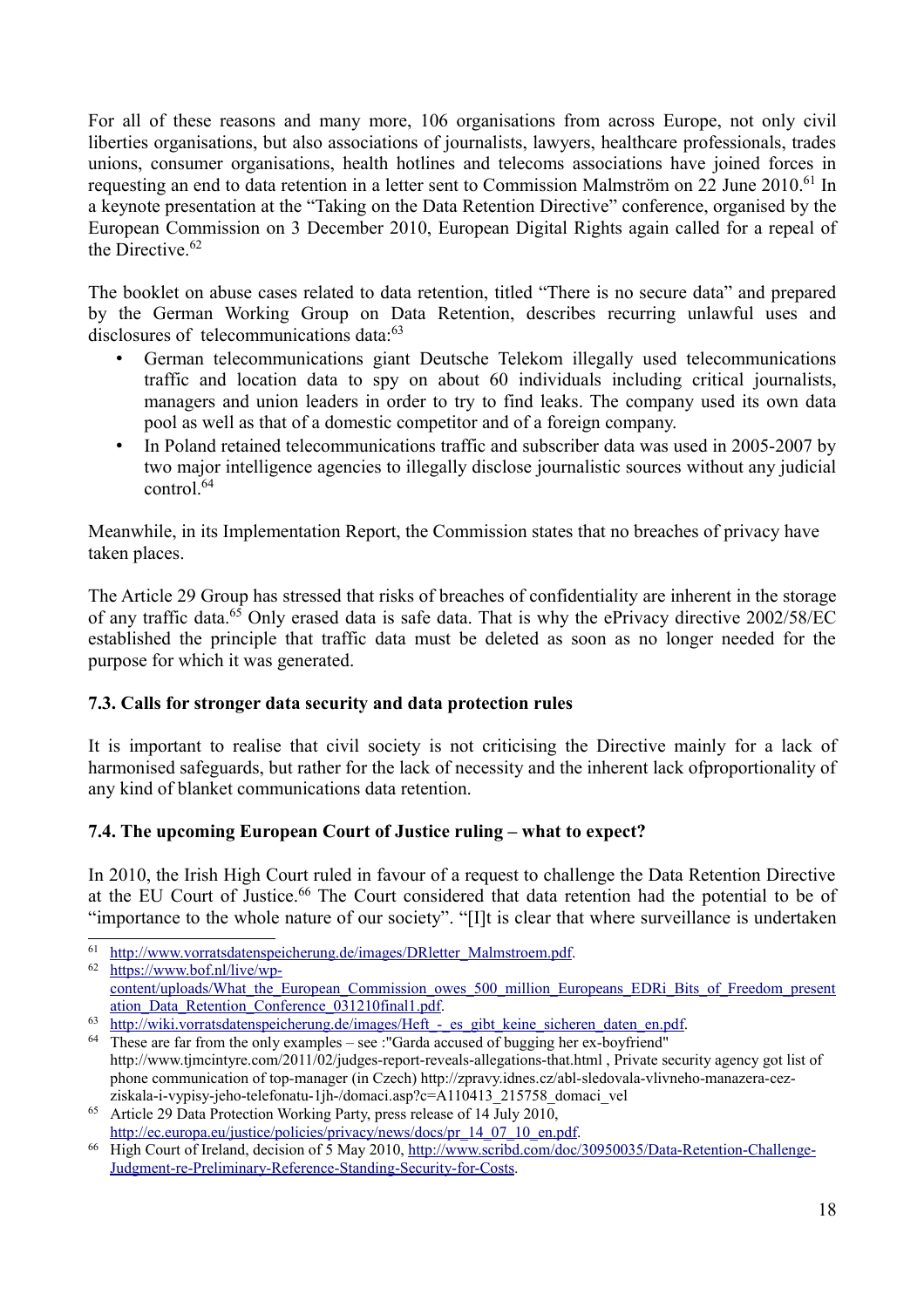it must be justified and generally should be targeted". The Court ruled that EDRi member Digital Rights Ireland had the right to contest "whether the impugned provisions violate citizens' rights to privacy and communications" under the EU treaties, the European Convention on Human Rights and the EU Charter of Fundamental Rights. The referral to the EU Court of Justice is expected to be made within the next few months.

The EU Court of Justice can be expected to annul the Data Retention Directive, having regard to the jurisprudence of the European Court of Human Rights. The Grand Chamber of the latter Court found in 2008 that the long-term blanket retention of biometrics on people who were suspected of a crime violated Article 8 of the European Convention on Human Rights:

"In conclusion, the Court finds that the blanket and indiscriminate nature of the powers of retention of the fingerprints, cellular samples and DNA profiles of persons suspected but not convicted of offences, as applied in the case of the present applicants, fails to strike a fair balance between the competing public and private interests and that the respondent State has overstepped any acceptable margin of appreciation in this regard. Accordingly, the retention at issue constitutes a disproportionate interference with the applicants' right to respect for private life and cannot be regarded as necessary in a democratic society. This conclusion obviates the need for the Court to consider the applicants' criticism regarding the adequacy of certain particular safeguards, such as too broad an access to the personal data concerned and insufficient protection against the misuse or abuse of such data".<sup>[67](#page-18-0)</sup>

This assessment of the collection of identification data on 5 million citizens<sup>[68](#page-18-1)</sup> must, a fortiori, apply to the much larger collection of information on the daily communications of 500 million citizens throughout the EU. The Court's finding did not rely on retention periods, but on the fact that personal data of persons not convicted of any offence were being retained indiscriminately, as is the case with Directive 2006/24/EC.

Furthermore, the EU Court of Justice will consider that the purpose of the Directive is fundamentally different from the purpose of national data retention laws that have been scrutinised by national Constitutional Courts so far. It is settled case-law that the principle of proportionality, which is one of the general principles of European Union law, requires that measures implemented by acts of the European Union are appropriate for attaining the objective pursued by the EU legislation.[69](#page-18-2) While national data retention laws have the objective of facilitating the prosecution of crime, the Directive has the "objective of safeguarding the proper functioning of the internal market".<sup>[70](#page-18-3)</sup> It is in the name of the internal market that the Directive requires even those Member States to implement blanket and indiscriminate telecommunications data retention whose governments, parliaments or constitutional courts do not consider such measure necessary and proportionate for the detection, investigation and prosecution of serious crime. Insofar as the Directive obliges all Member States to enact blanket retention laws in the name of market harmonisation, the EU cannot primarily rely on the entirely different objective of facilitating law enforcement, which it may not legally pursue under the Directive's legal basis (Article 114 TFEU), for justification.

It is clearly disproportionate for the EU to require all Member States to have confidential communications data retained indiscriminately, merely to prevent competitive (dis)advantages that might exist in a "patchwork" situation where some Member States require providers to retain data and others require deletion. Such a far-reaching interference with the rights protected by Article 8 of

<span id="page-18-0"></span><sup>67</sup> European Court of Human Rights, decision of 4 December 2008, [http://www.webcitation.org/5g6FzdBr4,](http://www.webcitation.org/5g6FzdBr4) § 125. <sup>68</sup> Human Genetics Commission, Nothing to hide, nothing to Fear?, November 2009,

<span id="page-18-1"></span>[http://www.hgc.gov.uk/UploadDocs/DocPub/Document/Nothing%20to%20hide,%20nothing%20to%20fear%20-](http://www.hgc.gov.uk/UploadDocs/DocPub/Document/Nothing%20to%20hide,%20nothing%20to%20fear%20-%20online%20version.pdf) [%20online%20version.pdf,](http://www.hgc.gov.uk/UploadDocs/DocPub/Document/Nothing%20to%20hide,%20nothing%20to%20fear%20-%20online%20version.pdf) p. 4.

<span id="page-18-2"></span><sup>69</sup> ECJ, C-92/09, § 74.

<span id="page-18-3"></span><sup>70</sup> ECJ, C-301/06, §§ 72 and 85.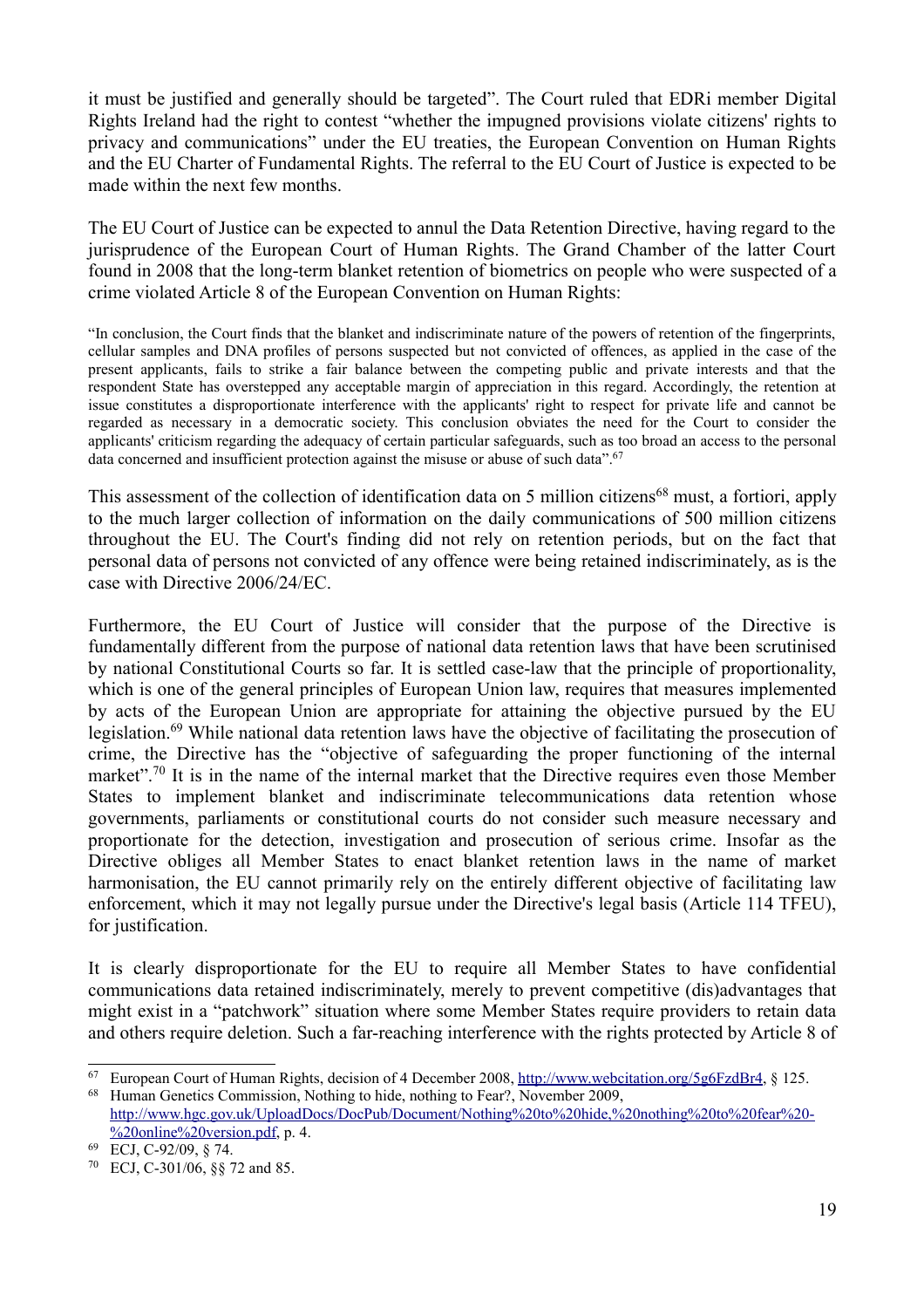the European Convention on Human Rights cannot credibly be justified and considered proportionate on the basis of justifications and objectives which are essentially economic (removing barriers to the internal market and distortion of competition). The interest in the better functioning of the internal market cannot be considered of such importance that it balances or even outweighs the negative consequences of the unsurpassed interference in privacy caused by the Directive.

It is untenable for the European Commission to be negotiating ratification of the European Convention on Human Rights and simultaneously taking Member States to court for failing to implement a Directive which they patently do not consider to be "necessary". When Constitutional Courts of Member States have ruled a particular piece of legislation to be not "necessary in a democratic society", it is profoundly dangerous for the European Commission to take legal action to force the adoption of such legislation. Dangerous for fundamental rights, but also dangerous for the credibility of the European Union itself.

In 2010, the EU Court of Justice annulled EU legislation requiring blanket processing of personal data (publication on the Internet) for disproportionately interfering with the fundamental right to privacy, arguing that alternative, targeted measures were available "which would be consistent with the objective of such publication while at the same time causing less interference with those beneficiaries' right to respect for their private life".[71](#page-19-0) It has been shown that in the case of Directive 2006/24/EC, measures other than imposing blanket retention on all Member States are available which would be consistent with the Directive's objective of safeguarding the proper functioning of the internal market while at the same time causing incomparably less interference with the citizen's right to respect for their private life.

# **8. Conclusions and recommendations**

More than five years after the Data Retention Directive was adopted, both the evaluation report of the European Commission and the shadow report of European Digital Rights show that the Directive has failed on every level. It has failed to respect the fundamental rights of European citizens, it has failed to harmonise the single market and has proven to be unnecessary to fight serious crime.

# *Data retention: an unprecedented violation of the fundamental rights of all 500 million EU citizens*

In the past five years, the Data Retention Directive has proven to be an unnecessary and unprecedented violation of the fundamental rights of all 500 million Europeans. According to the European Data Protection Supervisor, the Directive constitutes "the most privacy invasive instrument ever adopted by the  $EU^{\prime\prime}$ .<sup>[72](#page-19-1)</sup> It is also possibly the most highly controversial European surveillance instrument and has provoked protest throughout Europe.<sup>[73](#page-19-2)</sup> Since the Data Retention Directive has came in effect in early 2006, several Constitutional Courts have either rejected the principle of blanket and indiscriminate telecommunications data retention out of hand or have firmly rejected national implementation laws.

#### *Data retention: unnecessary to fight serious crime*

<span id="page-19-0"></span><sup>71</sup> ECJ, C-92/09 and C-93/09, § 81.

<span id="page-19-1"></span><sup>72</sup>  [http://www.edps.europa.eu/EDPSWEB/webdav/site/mySite/shared/Documents/EDPS/Publications/Speeches/2010/1](http://www.edps.europa.eu/EDPSWEB/webdav/site/mySite/shared/Documents/EDPS/Publications/Speeches/2010/10-12-03_Data_retention_speech_PH_EN.pdf) 0-12-03 Data\_retention\_speech\_PH\_EN.pdf.

<span id="page-19-2"></span><sup>73</sup> Civil society calls for an end to blanket data retention, 106 organisations from all over Europe, 22 June 2010, [http://www.vorratsdatenspeicherung.de/content/view/363/158/lang,en/.](http://www.vorratsdatenspeicherung.de/content/view/363/158/lang,en/)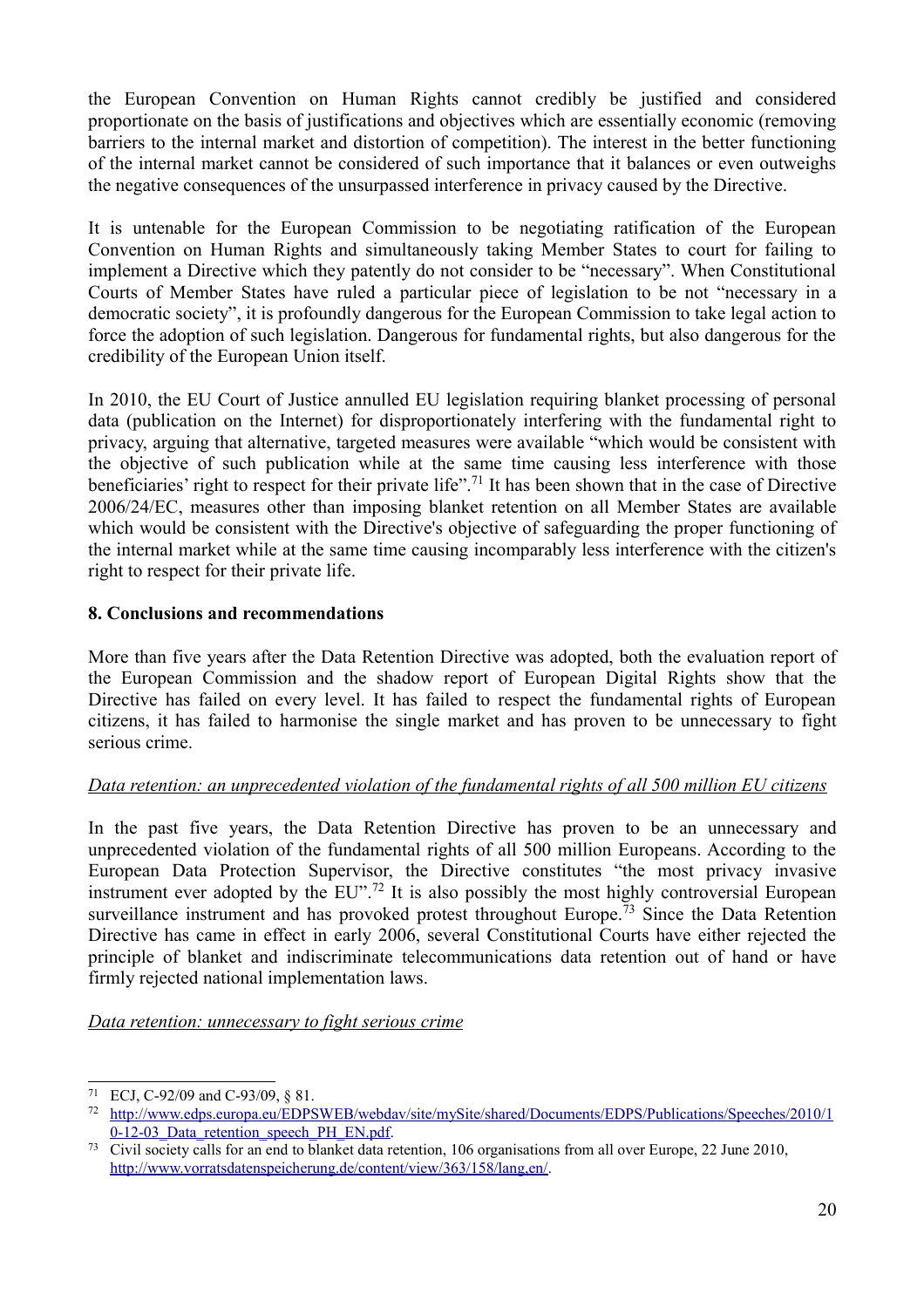The burden of proof in order to justify the massive interference with fundamental rights that comes with blanket telecommunications data retention lies with the Commission. From its evaluation report, it becomes clear that the statistics provided by the Member States do not prove the necessity of data retention. Remarkably, many Member States were unable to provide any relevant statistics to the Commission at all. Those that did indicated that the vast majority of data used by law enforcement authorities would be available if the Directive did not exist at all. Sound analysis of independent statistics must point to the fact that indiscriminate data retention is superfluous to the detection, investigation and prosecution of serious crime.

Many law enforcement agencies in the EU and around the world operate successfully without relying on blanket data retention. The absence of data retention legislation does not lead to a rise in crime in those states, nor to a decrease in crime clearance rates, not even in regard to Internet crime. Nor did the coming into force of data retention legislation have any statistically significant effect on crime or crime clearance.

# *Harmonisation of internal market failed dramatically*

Instead of harmonising the EU internal market, the Data Retention Directive has created a patchwork of national blanket retention legislation, larger than would have existed without the Directive. Some countries retain data for four times longer than others, some reimburse the capital investment of telecoms companies, others pay for retrieval of data, some pay for both while some pay for nothing at all.

# *Flawed legal basis*

The Data Retention Directive is based on article 114 (1) TFEU which allows the EU to approximate national laws "with the aim of establishing or ensuring the functioning of the internal market". By requiring all Member States to enact blanket retention legislation, the Directive has ensued much higher "investment and operating costs" for service providers in the EU than they would have been faced with without the Directive. The Directive thus itself constitutes an "obstacle to the free movement of electronic communications services" and "gives rise to distortions in competition between undertakings operating on the electronic communications market".

#### *Data security obligations violated by several Member States*

Many Member States fail to fully respect even the insufficient data security obligations that are imposed by the Directive. Once the statutory retention period is over, some Member States do not even have a process for deleting the data and of verifying this deletion. This has contributed to the recurring unlawful uses and disclosures of telecommunications data, as set out in this report, even though the Commission seems to deny that data retention has led to concrete cases of abuse of personal data.

#### *In conclusion: the EU should reject the principle of data retention*

European citizens, and Europe's hard won credibility for defending fundamental rights, have paid dearly for this Directive, both in terms of a reduction in the right to privacy and also in the chaos and lawless treatment of personal data. What have we gained? The vast reservoirs of citizens' communications data and the security risk that are inherent in any such databases are a cost for which there is no benefit, no justification and, ultimately, no credible legal basis.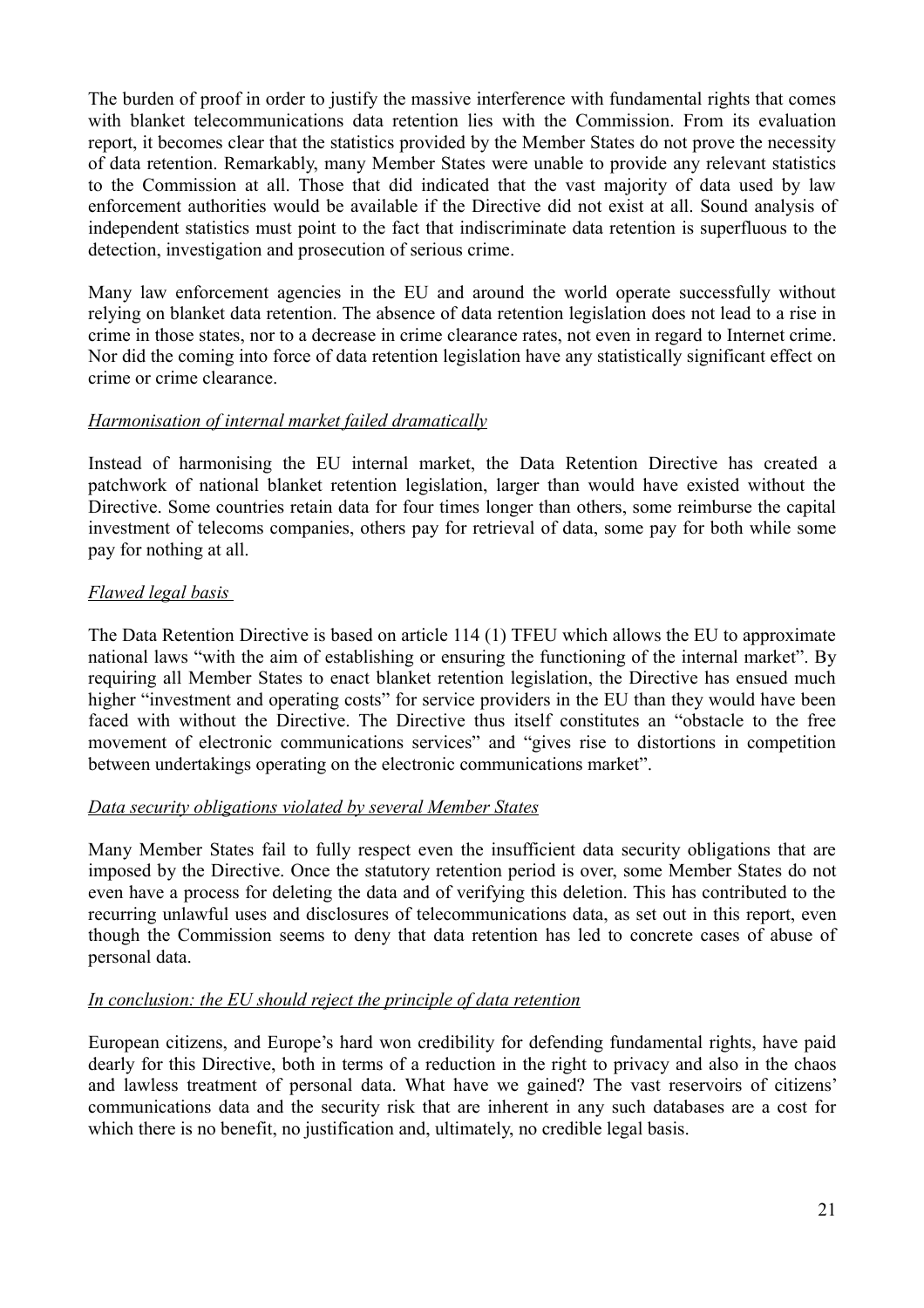European Digital Rights urges the European Commission to reject dogmatism, reject pressure from certain Member States and to respect the Charter on Fundamental Rights by proposing amendments to the Directive that reject the principle of blanket and indiscriminate telecommunications data retention.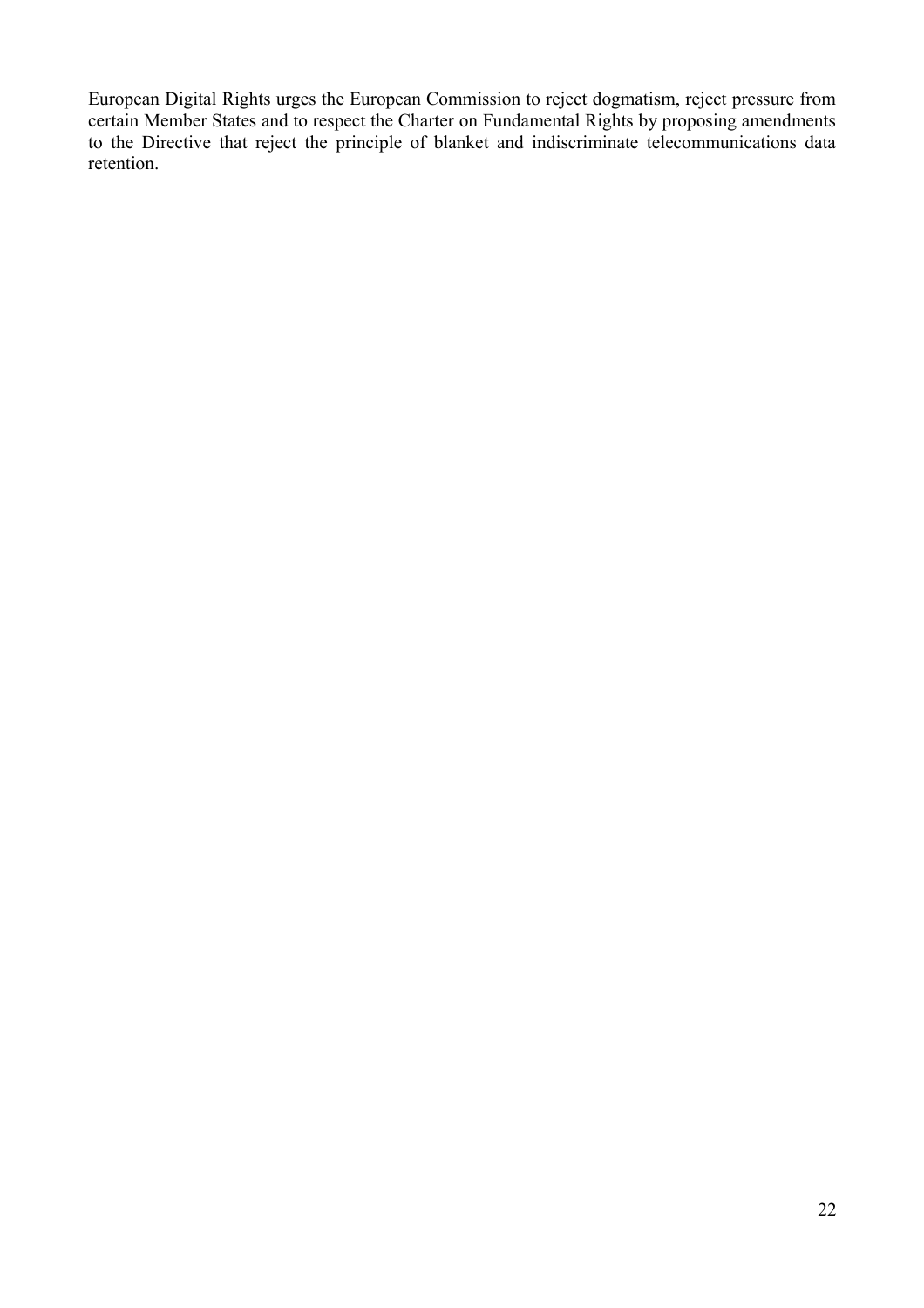Annex: Joint letter of 22 June 2010 to EU Commissioners Malmström, Reding and Kroes, signed by more than 100 organisations from 23 European countries

Cecilia Malmström

European Commissioner for Home Affairs

BE-1049 Brussels

22 June 2010

Dear Commissioner,

The EU Data Retention Directive 2006/24 requires telecommunications companies to store data about all of their customers' communications. Although ostensibly to reduce barriers to the single market, the Directive was proposed as a measure aimed at facilitating criminal investigations. The Directive creates a process for recording details of who communicated with whom via various electronic communications systems. In the case of mobile phone calls and SMS messages, the respective location of the users is also recorded. In combination with other data, Internet usage is also to be made traceable.

We believe that such invasive surveillance of the entire population is unacceptable. With a data retention regime in place, sensitive information about social contacts (including business contacts), movements and the private lives (e.g. contacts with physicians, lawyers, workers councils, psychologists, helplines, etc.) of 500 million Europeans is collected in the absence of any suspicion. Telecommunications data retention undermines professional confidentiality, creating the permanent risk of data losses and data abuses and deters citizens from making confidential communications via electronic communication networks. It undermines the protection of journalistic sources and thus compromises the freedom of the press. Overall it damages preconditions of our open and democratic society. In the absence of a financial compensation scheme in most countries, the enormous costs of a telecommunications data retention regime must be borne by the thousands of affected telecommunications providers. This leads to price increases as well as the discontinuation of services, and indirectly burdens consumers.

Studies prove that the communications data available without data retention are generally sufficient for effective criminal investigations. Blanket data retention has proven to be superfluous, harmful or even unconstitutional in many states across Europe, such as Austria, Belgium, Germany, Greece, Romania and Sweden. These states prosecute crime just as effectively using targeted instruments, such as the data preservation regime agreed in the Council of Europe Convention on Cybercrime. There is no proof that telecommunications data retention provides for better protection against crime. On the other hand, we can see that it costs billions of Euro, puts the privacy of innocent people at risk, disrupts confidential communications and paves the way for an ever-increasing mass accumulation of information about the entire population.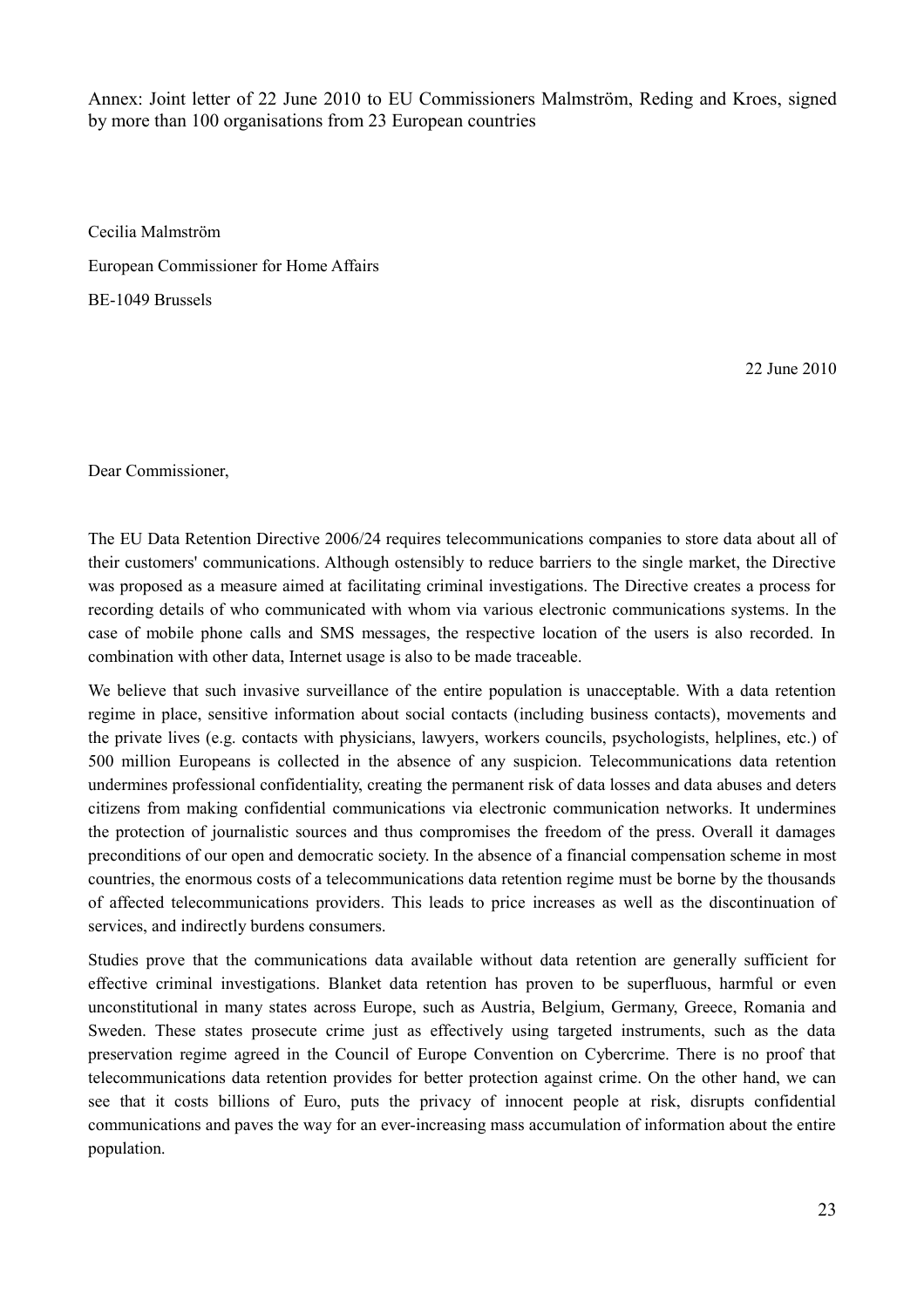Legal experts expect the European Court of Justice to follow the Constitutional Court of Romania as well as the European Court of Human Rights's Marper judgement and declare the retention of telecommunications data in the absence of any suspicion incompatible with the EU Charter of Fundamental Rights.

As representatives of the citizens, the media, professionals and industry we collectively reject the Directive on telecommunications data retention. We urge you to propose the repeal of the EU requirements regarding data retention in favour of a system of expedited preservation and targeted collection of traffic data as agreed in the Council of Europe's Convention on Cybercrime. In doing so, please be assured of our support.

Yours faithfully,

- 1. Dr. Patrick Breyer, Seckenrain 8, D-69483 Wald-Michelbach for the **Arbeitskreis Vorratsdatenspeicherung (Working Group on Data Retention)**, Germany
- 2. Gergana Jouleva for the **Access to Information Programme**, Bulgaria
- 3. Terri Dowty for **Action on Rights for Children**, UK
- 4. Rainer Hammerschmidt for **Aktion Freiheit statt Angst e.V.**, Germany
- 5. Andrea Monti for **ALCEI Electronic Frontiers Italy**, Italy
- 6. David Banisar for **ARTICLE 19: Global Campaign for Free Expression**, UK
- 7. Dr. Roland Lemye for **Association Belge des Syndicats Médicaux**, Belgium
- 8. Alen Nanov for the **Association for Advising, Treatment, Resocialization and Reintegration of Drug Users and Other Marginalized and Vulnerable Groups IZBOR**, Macedonia
- 9. Bogdan Manolea for the **Association for Technology and Internet APTI**, Romania
- 10. Martine Simonis for **L'association Générale des Journalistes Professionnels de Belgique (AGJPB)**, Belgium
- 11. Ute Groth for **bdfj Bundesvereinigung der Fachjournalisten e.V.**, Germany
- 12. Ot van Daalen for **Bits of Freedom**, The Netherlands
- 13. Gabriele Nicolai for **Berufsverband Deutscher Psychologinnen und Psychologen e.V.**, Germany
- 14. Torsten Bultmann for **Bund demokratischer Wissenschaftlerinnen und Wissenschaftler e.V.**, Germany
- 15. Marina Jelic for **Center for Peace and Democracy Development CPDD**, Serbia
- 16. Sabiha Husic for **Citizens' Association Medica Zenica**, Bosnia and Herzegovina
- 17. Zdenko Duka for the **Croatian Journalists' Association CJA**, Croatia
- 18. Christian Jeitler for **Cyber Liberties Union**, Austria
- 19. Vagn Jelsoe for the **Danish Consumer Council**, Denmark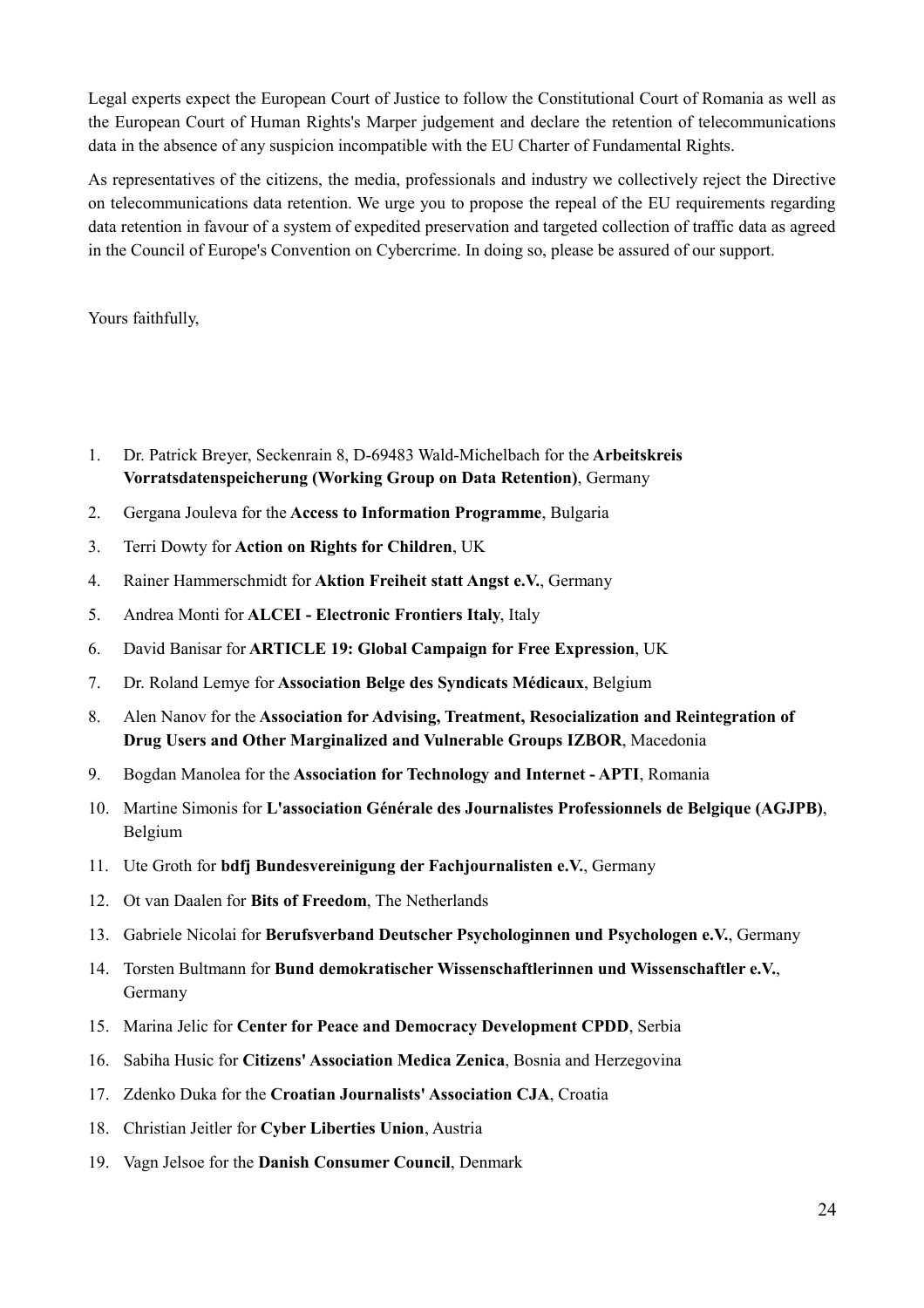- 20. Karl Lemmen, **Deutsche AIDS-Hilfe e.V.**, Germany
- 21. Ulrich Janßen for **Deutsche Journalistinnen- und Journalisten-Union dju in ver.di**, Germany
- 22. Michael Konken for **Deutscher Journalisten-Verband**, Germany
- 23. Stefanie Severin for **DFJV Deutscher Fachjournalisten-Verband AG**, Germany
- 24. TJ McIntyre for **Digital Rights Ireland**, Ireland
- 25. Martina Haan for **DPV Deutscher Presse Verband Verband für Journalisten e.V.**, Germany
- 26. Prof. Michael Rotert for **eco Association of the German Internet Industry**, Germany
- 27. Eleni Alevritou for **EKPIZO Consumers Association the Quality of Life**, Greece
- 28. Ville Oksanen for **Electronic Frontier Finland**, Finland
- 29. Katitza Rodriguez for the **Electronic Frontier Foundation**, U.S.A.
- 30. Thomas Gramstad for **Electronic Frontier Norway**, Norway
- 31. Máté Dániel Szabó for **Eötvös Károly Institute**, Hungary
- 32. Andreas Krisch for **European Digital Rights**, Europe
- 33. Anne Margrethe Lund, **European Movement in Norway**, Norway
- 34. Werner Korsten for the **Evangelische Konferenz für Telefonseelsorge und Offene Tür e.V.**, Germany
- 35. Simona Conservas for **exgae**, Spain
- 36. Stefan Hügel for **FIfF Forum InformatikerInnen für Frieden und gesellschaftliche Verantwortung e.V.**, Germany
- 37. padeluun for **FoeBuD e.V.**, Germany
- 38. Beate Ziegler for **Forum Menschenrechte**, Germany
- 39. Stephan Uhlmann for the **Foundation for a Free Information Infrastructure (FFII) e.V.**, Europe
- 40. Valentina Pellizzer for **Foundation Oneworld platform for Southeast Europe (owpsee)**, Bosnia & Herzegovina
- 41. Ross Anderson for **FIPR Foundation for Information Policy Research**, UK
- 42. Lutz Donnerhacke for **FITUG e.V.**, Germany
- 43. Matthias Kirschner for **Free Software Foundation Europe FSFE**, Europe
- 44. Martin Grauduszus for **Freie Ärzteschaft e.V.**, Germany
- 45. Jürgen Wahlmann for **GameParents.de e.V.**, Germany
- 46. Christoph Klug for **Gesellschaft für Datenschutz und Datensicherheit e.V. (GDD)**, Germany
- 47. Arvind Ganesan for **Human Rights Watch**, international
- 48. Joyce Hes for **Humanistisch Verbond**, The Netherlands
- 49. Sven Lüders for **Humanistische Union e.V.**, Germany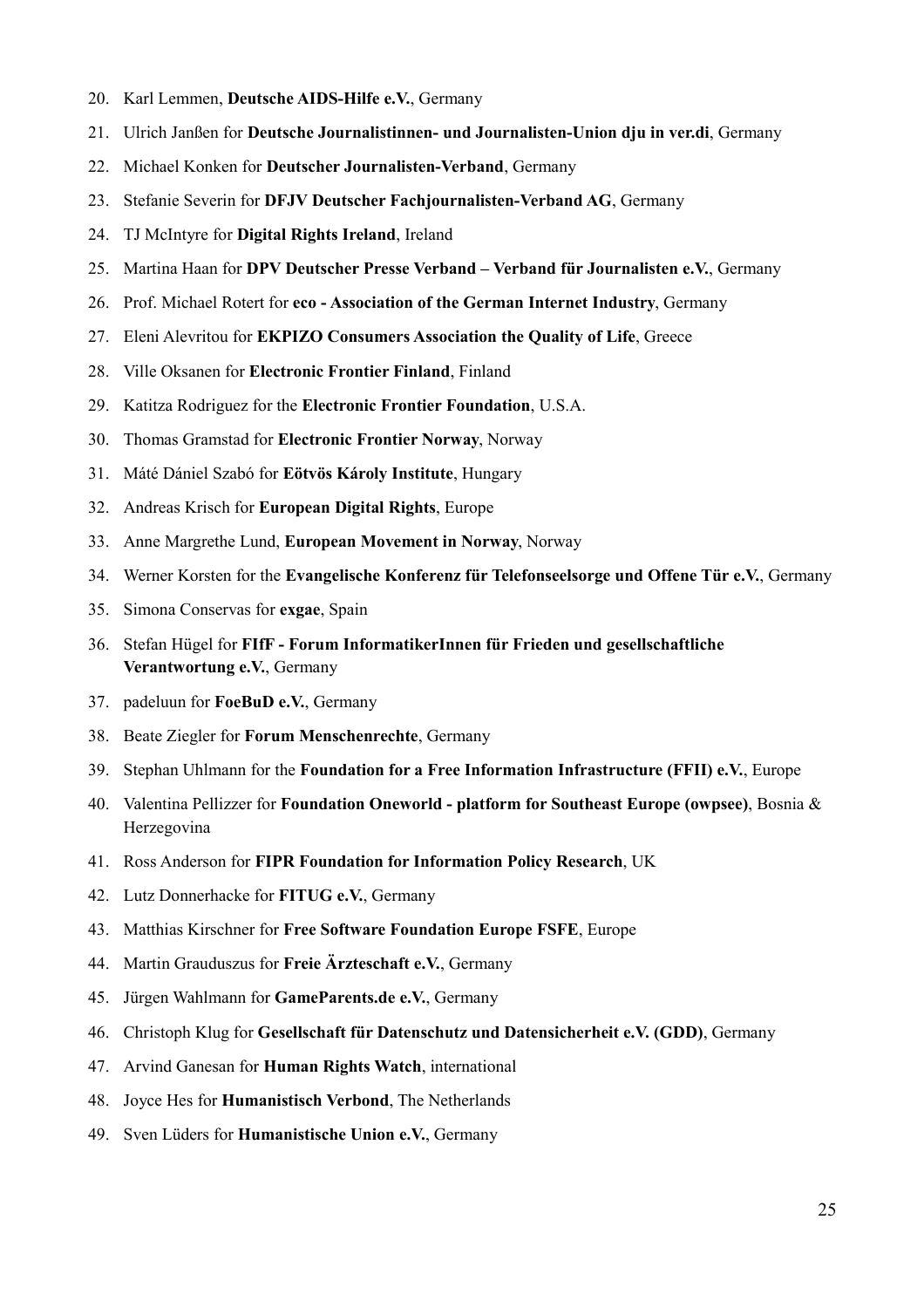- 50. Dr. Balázs Dénes for the **Hungarian Civil Liberties Union**, Hungary
- 51. Jo Glanville for **Index on Censorship**, UK
- 52. Dr. Rolf Gössner for **Internationale Liga für Menschenrechte (Berlin)**, Germany
- 53. Rudi Vansnick for **Internet Society Belgium**, Belgium
- 54. Veni Markovski for the **Internet Society Bulgaria**, Bulgaria
- 55. Gérard Dantec for the **Internet Society France**, France
- 56. Jan Willem Broekema for **Internet Society**, The Netherlands
- 57. Marcin Cies'lak for the **Internet Society Poland**, Poland
- 58. Eamonn Wallace for **IrelandOffline**, Ireland
- 59. Mark Kelly for the **Irish Council for Civil Liberties**, Ireland
- 60. Niels Elgaard Larsen for the **IT-Political Association of Denmark**, Denmark
- 61. Markéta Nováková for **Iuridicum Remedium**, Czech Republic
- 62. Milan Antonijevic for **Koalicija za slobodu pristupa informacijama (Coalition for Free Access to Information)**, Serbia
- 63. Elke Steven for the **Komitee für Grundrechte und Demokratie**, Germany
- 64. Agata Szczerbiak for **Krytyka Polityczna (Political Critic)**, Poland
- 65. Jérémie Zimmermann for **La Quadrature du Net**, France
- 66. Milan Antonijevic for **Lawyers Commitee for Human Rights YUCOM**, Serbia
- 67. Klaus Jetz for **Lesben- und Schwulenverband LSVD**, Germany
- 68. Isabella Sankey for **Liberty (the National Council for Civil Liberties)**, UK
- 69. Astrid Thienpont for **Liga voor Mensenrechten (Human Rights League)**, Belgium
- 70. Manuel Lambert for **Ligue des droits de l'Homme (Human Rights League)**, Belgium
- 71. Bardhyl Jashari for **Metamorphosis Foundation**, Macedonia
- 72. Christian Bahls for **MOGiS e.V.**, Germany
- 73. Dennis Grabowski for **naiin no abuse in internet e.V.**, Germany
- 74. Thomas Bruning for **Nederlandse Vereniging van Journalisten**, The Netherlands
- 75. Harry Hummel for **Netherlands Helsinki Committee**, The Netherlands
- 76. Albrecht Ude for **netzwerk recherche e.V.**, Germany
- 77. Christine Nordmann for **Neue Richtervereinigung e.V.**, Germany
- 78. Phil Booth for **NO2ID**, UK
- 79. Jim Killock for **Open Rights Group**, UK
- 80. Laurence Evrard for the **Ordre des barreaux francophones et germanophone**, Belgium